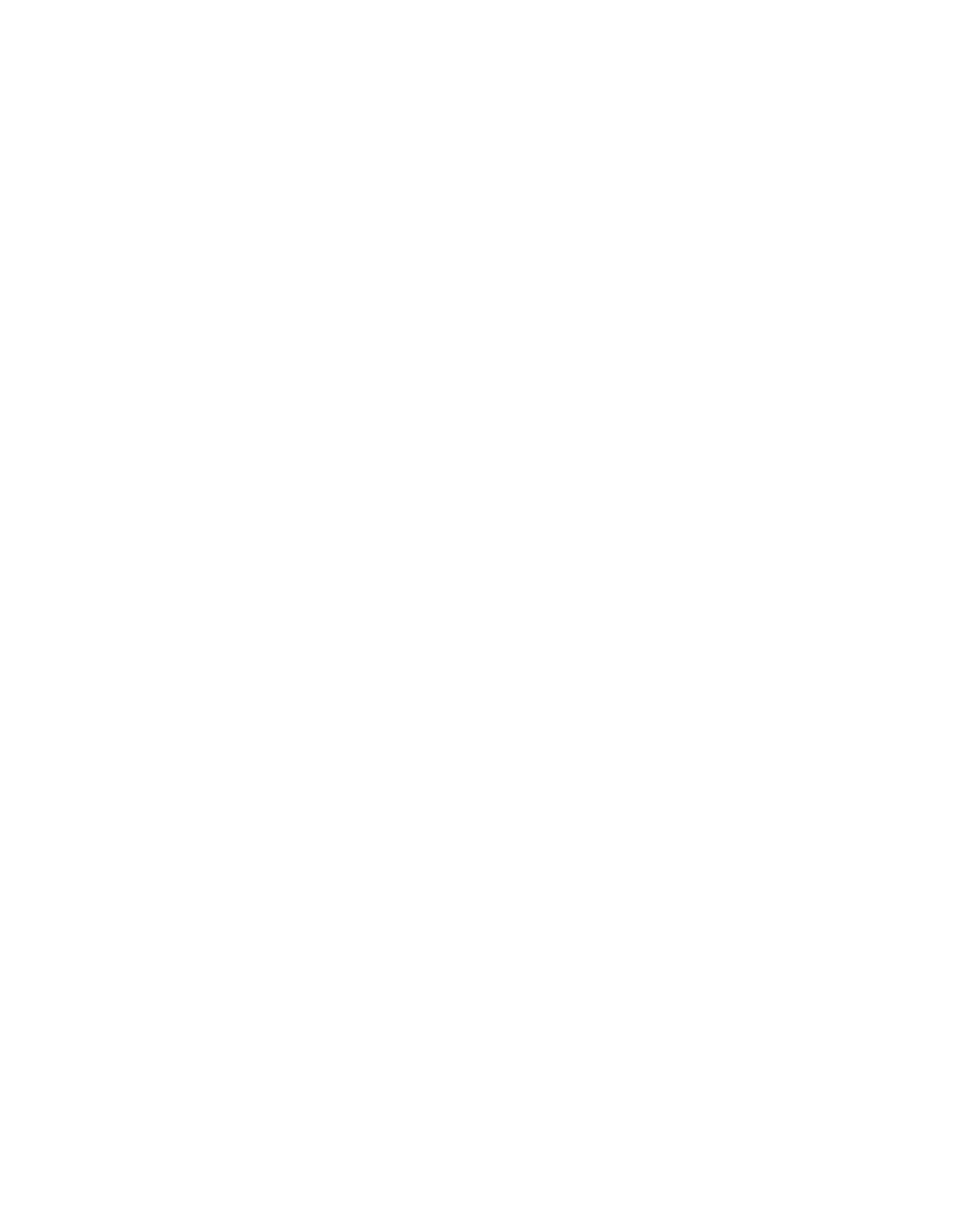## **MINUTES OF THE ARARAT RURAL CITY COUNCIL MEETING HELD ON 7 JUNE 2016 IN THE COUNCIL CHAMBER, SHIRE HALL, BARKLY STREET, ARARAT, WHICH COMMENCED AT 6.11PM**

## **PRESENT**

The Mayor, Cr PA Hooper Chairperson, Crs GM Allgood, F Deutsch, DF Hull, GD Hull, CR McKenzie and GI McLean. Mr Andrew Evans, Chief Executive Officer, Mr Neil Manning, Director Council Services, Mrs Colleen White, Director Corporate Strategy, Risk and Governance, Mr Don Cole, Director, Assets, Finances and Corporate Services, and Mrs Jenny Woolcock, Manager Executive Services and Governance.

## **1 TRADITIONAL ACKNOWLEDGEMENT**

The Prayers were read out by Mayor Cr Paul Hooper.

WE ACKNOWLEDGE THE TRADITIONAL OWNERS OF THE LAND ON WHICH WE MEET TODAY, AND PAY OUR RESPECTS TO THEIR ELDERS, PAST AND PRESENT.

## **OPENING PRAYER**

 ALMIGHTY GOD, WE HUMBLY ASK YOU TO HELP US, AS ELECTED COUNCILLORS OF THE ARARAT RURAL CITY COUNCIL. GUIDE OUR DELIBERATIONS. PROSPER WHAT IS YOUR WILL FOR US, TO YOUR HONOUR AND GLORY AND FOR THE WELFARE AND BENEFIT OF THE PEOPLE WHOM WE SERVE IN THE ARARAT RURAL CITY.

#### **THE LORD'S PRAYER**

 OUR FATHER WHICH ART IN HEAVEN, HALLOWED BE THY NAME, THY KINGDOM COME, THY WILL BE DONE ON EARTH, AS IT IS IN HEAVEN. GIVE US THIS DAY OUR DAILY BREAD AND FORGIVE US OUR TRESPASSES AS WE FORGIVE THEM THAT TRESPASS AGAINST US, AND LEAD US NOT INTO TEMPTATION, BUT DELIVER US FROM EVIL, FOR THINE IS THE KINGDOM, THE POWER, AND THE GLORY, FOREVER AND EVER. AMEN.

#### **2 APOLOGIES**

Nil.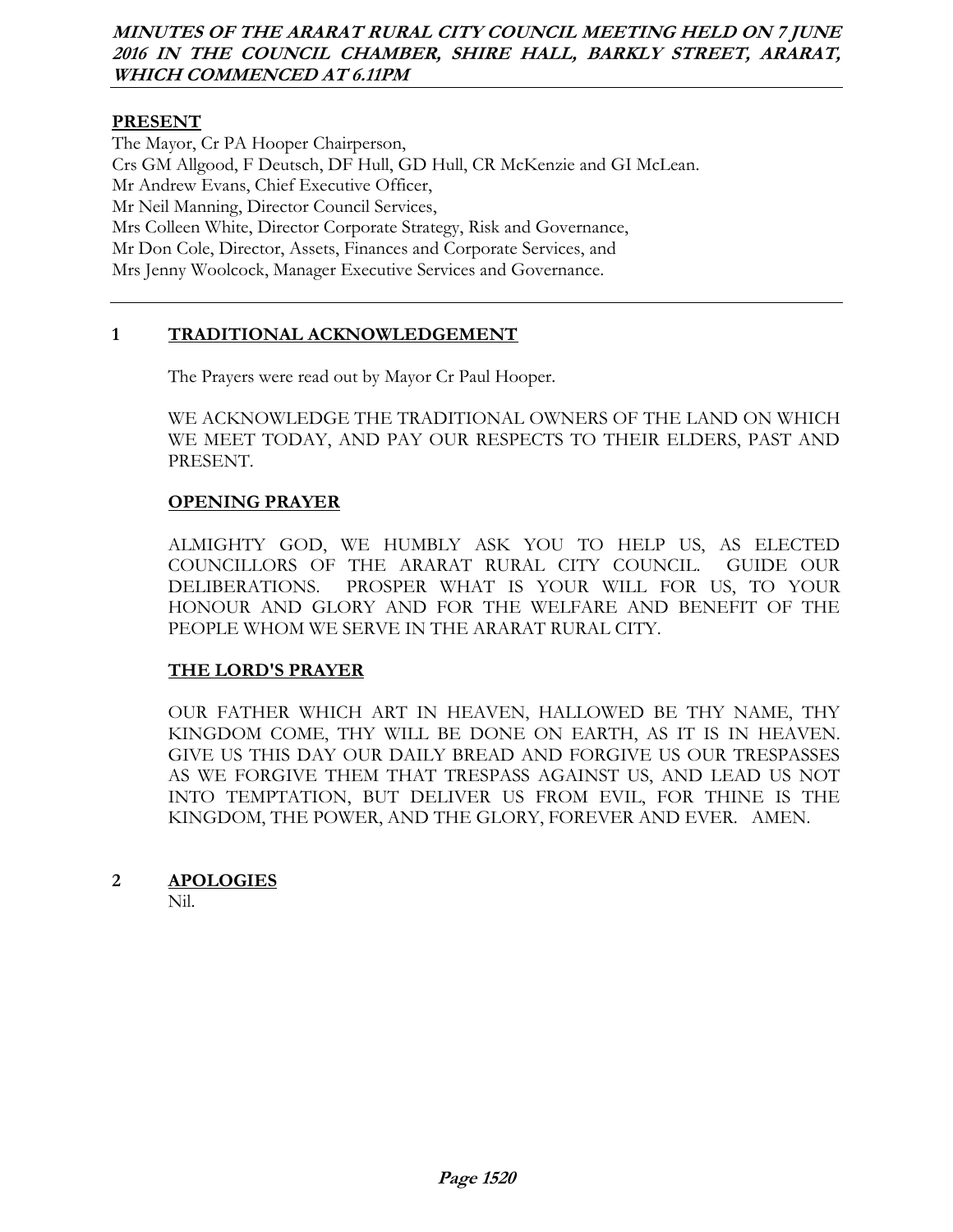## **3 – DISCLOSURE OF INTERESTS**

Disclosure of Interests are to be made immediately prior to any relevant item being discussed.

## **Local Government Act 1989 Section 79 (2)**

A Councillor or member of a special committee who has a conflict of interest and is attending the meeting of the Council or special committee must make a full disclosure of that interest -

- (a) by either
	- (i) advising the Council or special committee at the meeting of the details required under paragraph (b) and (c) immediately before the matter is considered at the meeting; or
	- (ii) advising the Chief Executive Officer in writing of the details required under paragraphs (b) and (c) before the meeting; and
- (b) classifying the type of interest that has given rise to the conflict as either
	- (i) a direct interest: or
	- (ii) an indirect interest and specifying the particular kind of indirect interest under section 78, 78A, 78B, 78C, 78D or 78E; and
- (c) describing the nature of the interest; and
- (d) if the Councillor or member advised the Chief Executive Officer of the details under paragraph (a) (ii), the Councillor or member must make a disclosure of the class of interest only to the meeting immediately before the matter is considered at the meeting.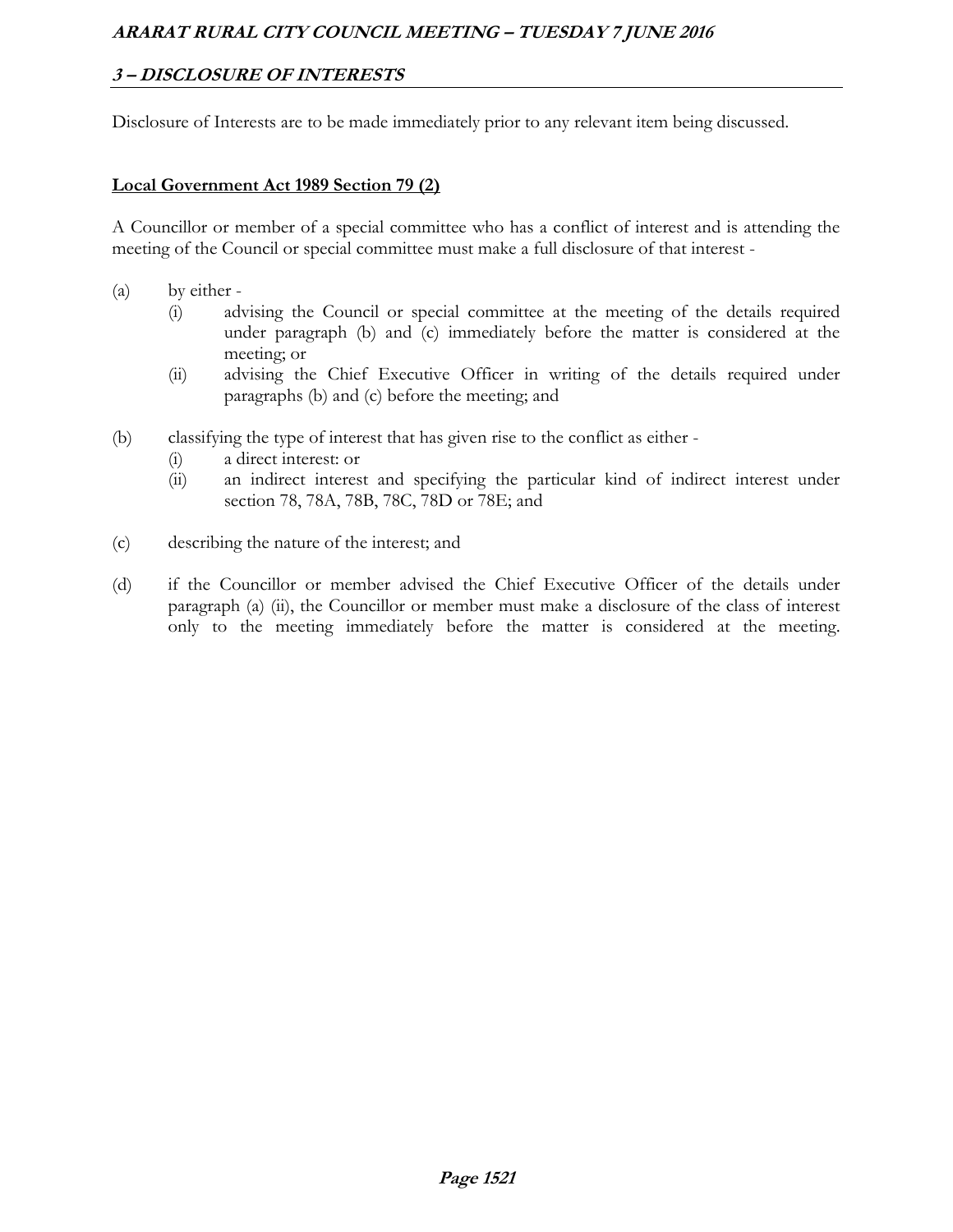## **4 – OFFICERS REPORTS**

Mr David Hopkirk commented on his submission, and the Local Government Act Review.

## **ITEM 4.1 REVISED COUNCIL PLAN INCORPORATING THE STRATEGIC RESOURCE PLAN 2013 – 2017 13041955 CORPORATE STRATEGY, RISK AND GOVERNANCE**

## **Introduction**

At its Ordinary meeting held on 3 May 2016, Council considered the revised Council Plan 2013- 2017 and resolved:

## *That Council:*

- *1 Having revised the Council Plan 2013-2017, incorporating the Strategic Resource Plan, in accordance with Section 125 and 126 of the Local Government Act 1989(the Act) adopt the revised document;*
- *2 Under Section 223 of the Local Government Act 1989 make the revised Council Plan 2013-2017 incorporating the Strategic Resource Plan available for public exhibition;*
- *3 Invite interested persons to make a written submission relating to the revised Council Plan 2013-2017 with written submissions to be received at the Municipal Offices, Ararat Rural City Council, 59 Vincent Street Ararat not later than 5.15pm on Friday 3 June 2016;*
- *4 Authorise the Chief Executive Officer to administer the Section 223 process; and*
- *5 Should any person wish to be heard in support of their submission, that they be heard by Council at a Special Council Meeting to be held at 6.00pm on Tuesday 7 June 2016.*

## **Discussion**

Advertising of the Draft Council Plan 2013-2017 was undertaken in the Ararat Advertiser on Friday 6 May 2016. The public notice invited submissions on the revised Council Plan 2013-2017.

There were no submissions received in relation to the revised Council Plan 2013-2017.

## **POTENTIAL IMPLICATIONS ARISING FROM THIS ISSUE**

## **Council plan reference**

5.1 Good governance through leadership

## **Financial and resource implications**

The implications of the revised Council Plan 2013-2017 have been considered in the 2016-2017 Budget, and the Strategic Resource Plan 2013-2017.

## **Risk implications**

The primary objective of Council is to endeavour to achieve the best outcomes for the local community having regard to the long term and cumulative effects of decisions. The proposed Council Plan and Strategic Resource Plan manages the financial risks faced by Council, ensuring that decisions are made and actions taken having regard to their financial effects on future generations.

## **Statutory Implications**

Potential breach of Sections 125 and 126 of the Local Government Act 1989 if the revised Council Plan 2013-2017 and Strategic Resource Plan are not adopted by 30 June 2016.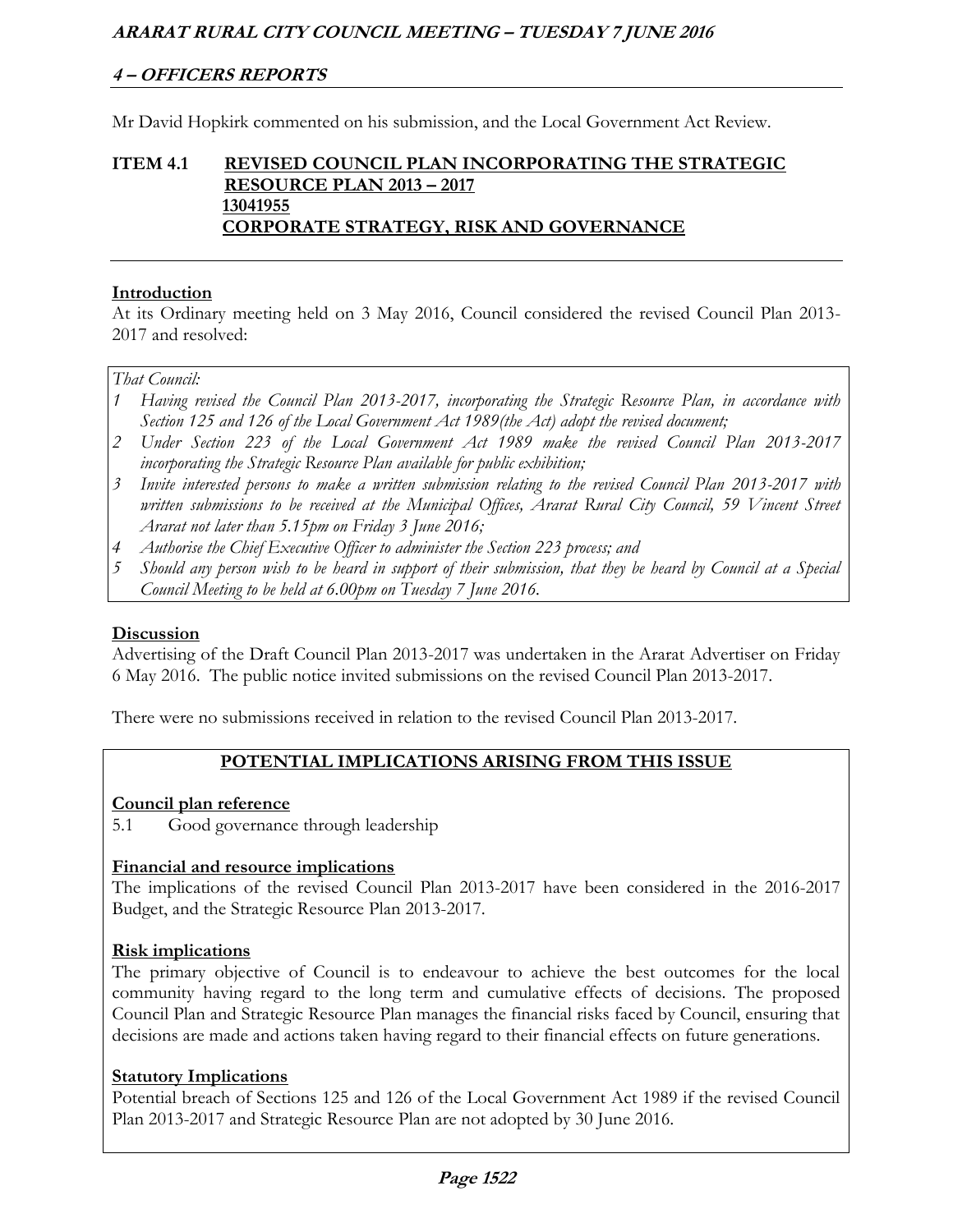## **4 – OFFICERS REPORTS**

## **Community Implications**

The development and adoption of the Council Plan 2013-2017 and the Strategic Resource Plan provides clear strategic direction for Council and Community for the next twelve months.

## **Environmental Implications**

Environmental, social and economic impacts of the Council Plan 2013-2017 have been considered in the development of this strategic document.

## **Internal/external consultation**

External Consultation with residents and ratepayers through the community engagement process. Internal consultation with the Management and Executive group.

## **Options**

Council can refer the revised Council Plan 2013-2017, incorporating the Strategic Resource Plan to the Ordinary Council Meeting to be held on Tuesday 28 June 2016 for adoption.

## **Attachments**

There are no attachments relating to this item.

## **Conclusion**

There remains a number of strategic challenges ahead, including the renewal of Council's asset base, the continuation of an appropriate range and level of Services, the maintenance of a sound financial position and the protection of our natural environment.

The pillars, key strategies, activities and initiatives in the Council Plan aim to meet these needs and continue to deliver on Council's vision, mission and values.

The Council Plan, incorporating the Strategic Resource Plan, was put on public display for a period of 28 days in accordance with section 223 of the Local Government Act 1989.

Written submissions closed at 5.15pm on Friday 3 June 2016 and no submissions have been received.

#### **MOVED CR McLEAN SECONDED CR G HULL**

**That Council:** 

- **1 Acknowledge that there were no submissions received in relation to the revised Council Plan 2013-2017; and**
- **2 Consider the revised Council Plan 2013-2017 at the Ordinary Council Meeting to be held on Tuesday 28 June 2016.**

**CARRIED 3139/16**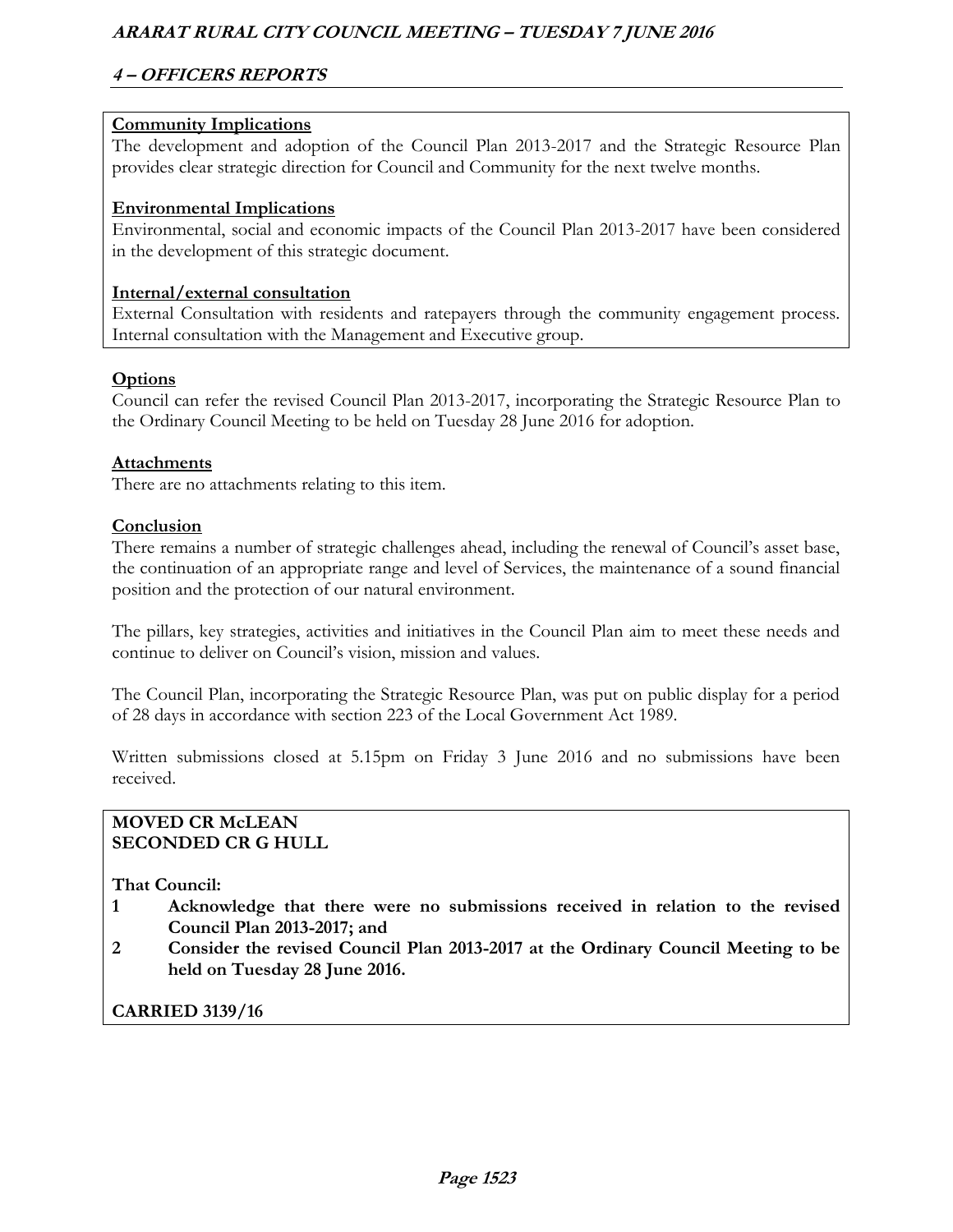## **ITEM 4.2 SUBMISSIONS TO DRAFT BUDGET 2016-2017 16073040 ASSETS, FINANCE AND CORPORATE SERVICES**

#### **Introduction**

At its Special Council meeting held on 3 May 2016, Council considered the proposed budget and resolved to give notice of the Draft Budget 2016-2017 and call for submissions.

#### **Discussion**

The draft budget was advertised in the Ararat Advertiser on Friday 6 May 2016. The advertisement called for written submissions and set out how submissions are to be made. Submissions closed on 3 June 2016 at 5.15pm.

At the time of writing this report, Council had received one written submissions relating to the Draft Budget 2016-2017. The person making the submission has reserved his right to speak to his submission at the Special Council meeting.

If further written submissions are received before Friday 3 June 2016, they will be presented to Councillors at the Special Council meeting on 6 June 2016. Any ratepayers who wished to be heard in support of their submission on the Draft Budget 2016-2017 will be advised to attend the Special Council meeting.

Council will consider the proposed Budget and the submissions received during its Ordinary Council Meeting to be held Tuesday 28 June 2016.

#### **Options**

Receive submissions to the Draft Budget 2016-2017 and consider any submissions at the Ordinary Council Meeting to be held on Tuesday 28 June 2016.

#### **Attachments**

There is one attachment relating to this item.

#### **Conclusion**

The Draft Budget 2016-2017 has been prepared over a considerable period of time, with significant input from Councillors and Council officers. The draft budget has been placed on public display, calling for submissions on any issues raised in the draft budget.

An interactive community information session was held on 23 May 2016 to discuss the proposed Draft Budget and the Rating Strategy. Only a small number of ratepayers and residents attended this session. One submission has been received at the time of this report and the author has reserved the right to present to Council.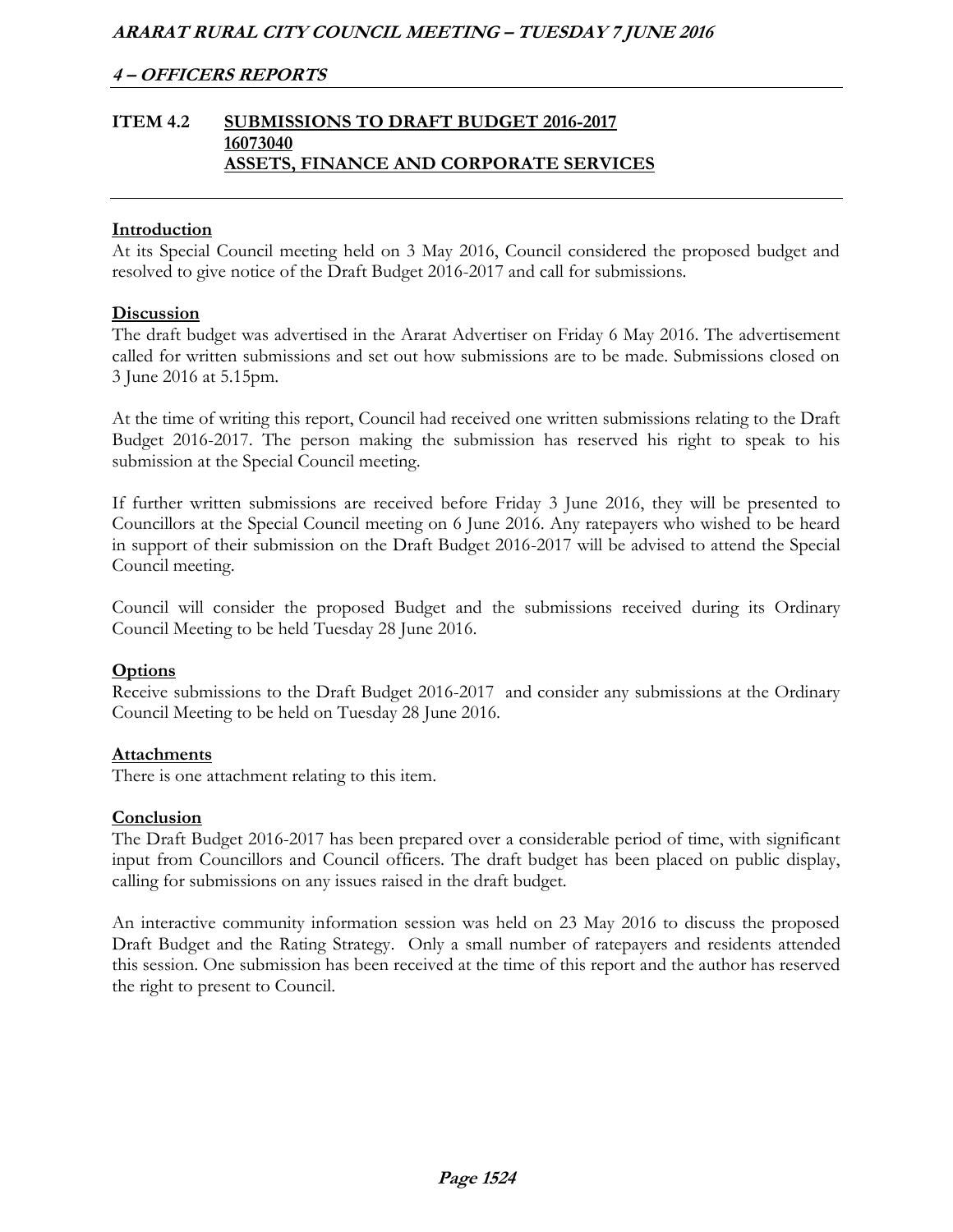## **MOVED CR ALLGOOD SECONDED CR McKENZIE**

**That Council:** 

- **1 Receive all submissions in relation to the Draft Budget 2016-2017;**
- **2 Consider the Draft Budget 2016-2017 and all submissions at the Ordinary Council Meeting to be held on Tuesday 28 June 2016.**

**CARRIED 3140/16**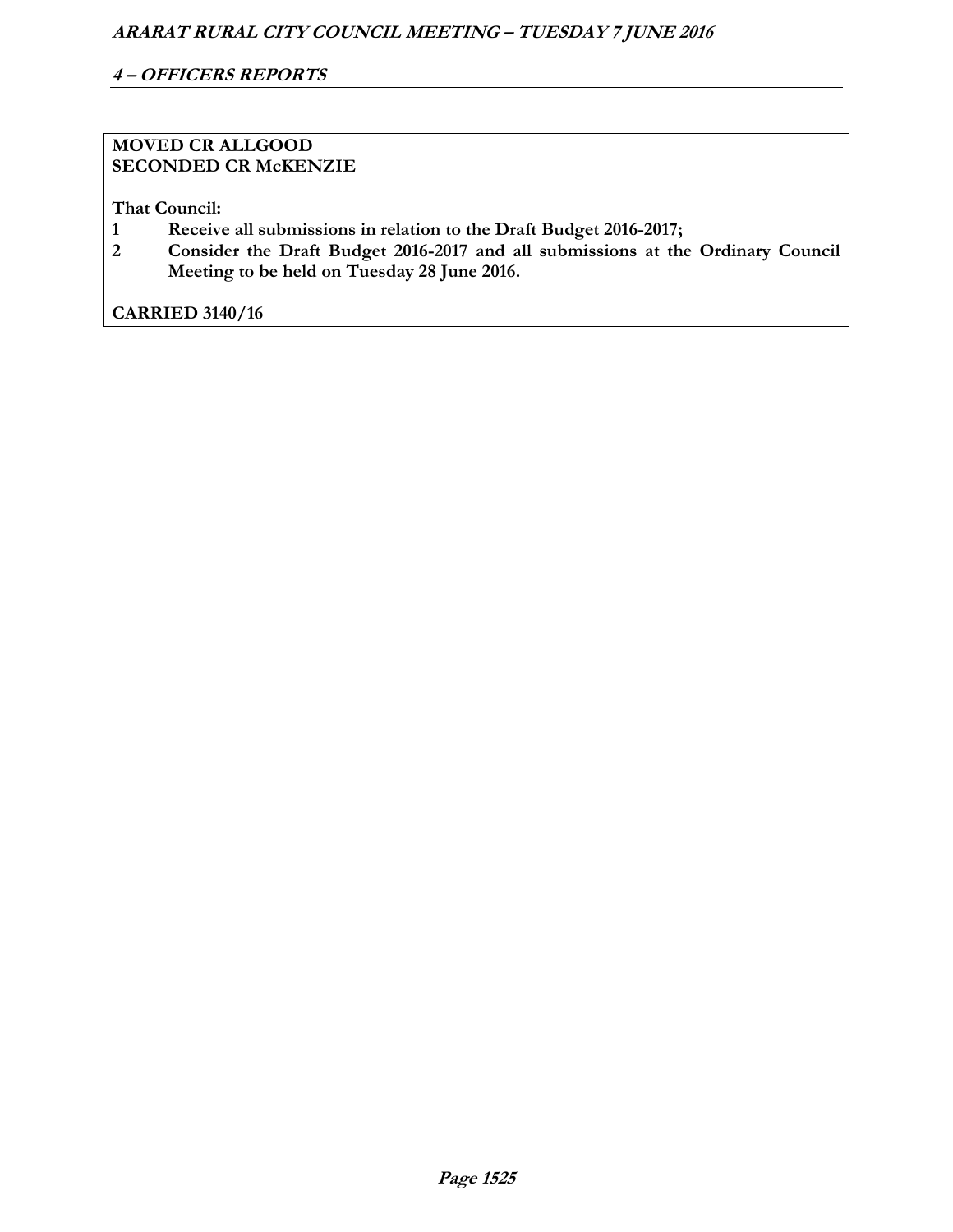## **ITEM 4.3 RATING STRATEGY 2016 SUBMISSIONS 16073041 ASSETS, FINANCE AND CORPORATE SERVICES**

#### **Introduction**

At its Special Council meeting held on 3 May 2016, Council considered a Draft Rating Strategy 2016 and resolved to adopt in principle the 2016 Rating Strategy, place the proposed strategy on public exhibition, and consider submissions as part of the 2016-17 budget process.

#### **Discussion**

The draft Rating Strategy was advertised in the Ararat Advertiser on Friday 6 May 2016, calling for written submissions. Submissions closed on 3 June 2016 at 5.15pm.

At the time of writing this report Council had received one written submissions relating to the Draft Rating Strategy 2016. The person making the submission has reserved his right to speak to his submission at the Special Council meeting.

If any further written submissions are received before Friday 3 June 2016 they will be presented to Councillors at the Special Council meeting on 6 June 2016. Any ratepayers who wished to be heard in support of their submission on the Rating Strategy 2016 will be advised to attend the Special Council meeting.

Council will consider the proposed Rating Strategy and the submissions received at the Ordinary Council Meeting to be held Tuesday 28 June 2016.

#### **Option**

Receive all submissions to the Draft Rating Strategy 2016 and consider the submissions at the Ordinary Council Meeting to be held on Tuesday 28 June 2016.

#### **Attachments**

There is one attachment relating to this item.

#### **Conclusion**

The 2016 Rating Strategy updates the Rating Strategy 2015 document, and it does not propose any significant changes to the differential rates.

## **MOVED CR G HULL SECONDED CR McKENZIE**

**That Council:** 

- **1 Receive all submissions in relation to the Draft Rating Strategy 2016;**
- **2 Consider the Draft Rating Strategy 2016 and all submissions at the Ordinary Council Meeting to be held on Tuesday 28 June 2016.**

**CARRIED 3141/16**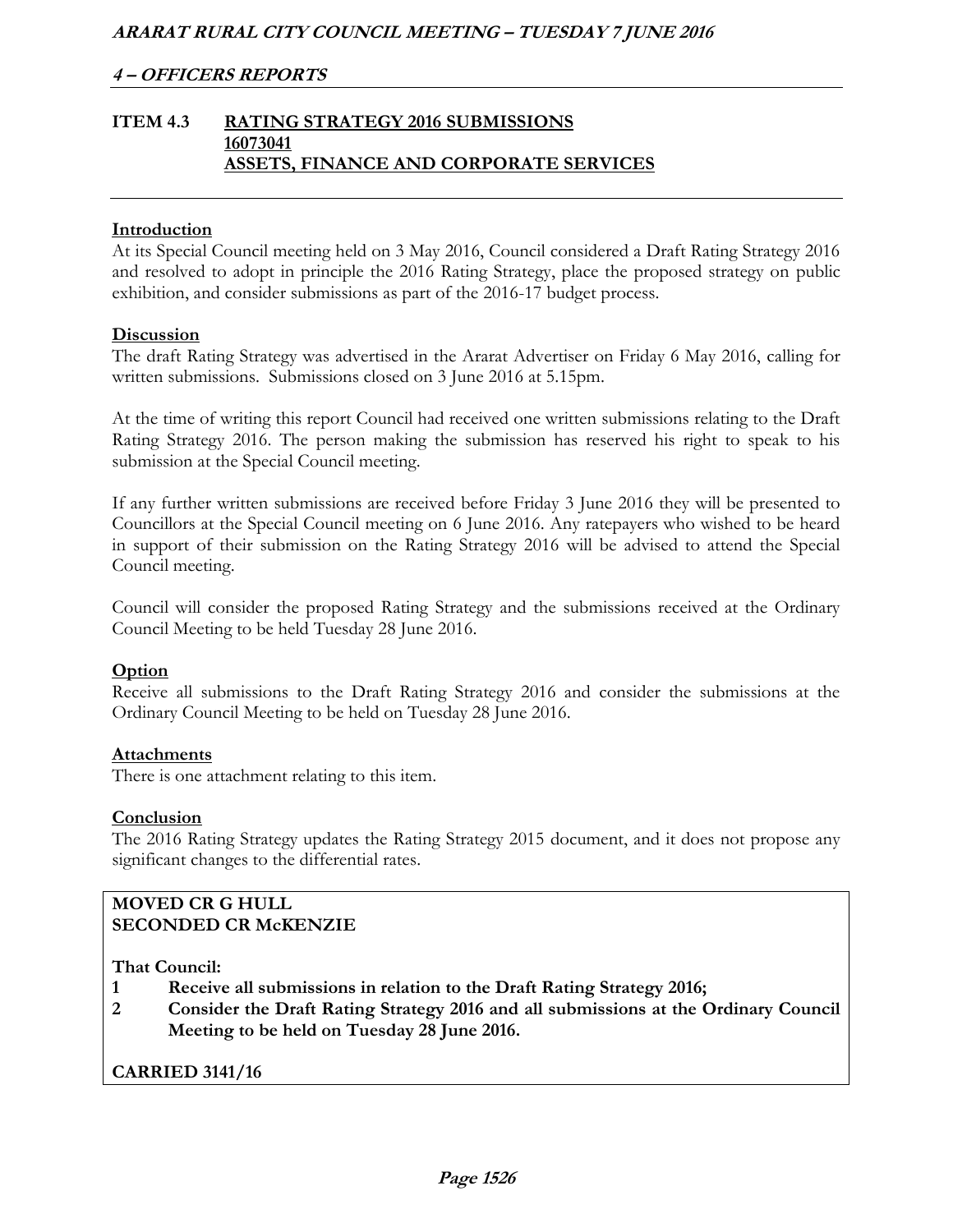#### **4 – OFFICERS REPORTS**

 $16074167$ 

O INTERN

31.05.16

David Hopkirk,

PO Box 624,

**ARARAT** 

davidhopkirk@hotmail.com

Dear Councillors,

Re: Submission to 2016/17 Draft Budget/Rating Strategy.

As a person concerned on high rating in Ararat I frequently end up in conversation with all manner of ratepayers and the common catch-cry is :- What do we get for it?? The high expense of managing a significant regional area off a small community base is often a thankless task.

I would argue we get "community" and potentially and hopefully, but not taken for granted, a strong community.

Within the community there is a large wealth spread, from renters to low value property owners to high value property owners.

I struggle with a concept among some community members that everyone should contibute equally to fund a basket of Council services, when surely the strength of community can be gauged by the contribution stronger more financial members are able to make towards the prosperity and growth of community.

It is no surprise there are community members 10 times wealthier or even significantly more than this, than for example an average community member. Surely in the interest of the strongest community, contributions to running said community should proportionately reflect this.

It is with this lead-in I criticise Councils 'differential rating strategy' employed in raising rates in relation to the 2016/17 Draft Budget.



| ARARAT RURAL CITY<br>RECEIVED |
|-------------------------------|
| 3 1 MAY 2016                  |
| REFERRED TO ALL               |
| FILE No.                      |
| DOC ID No.                    |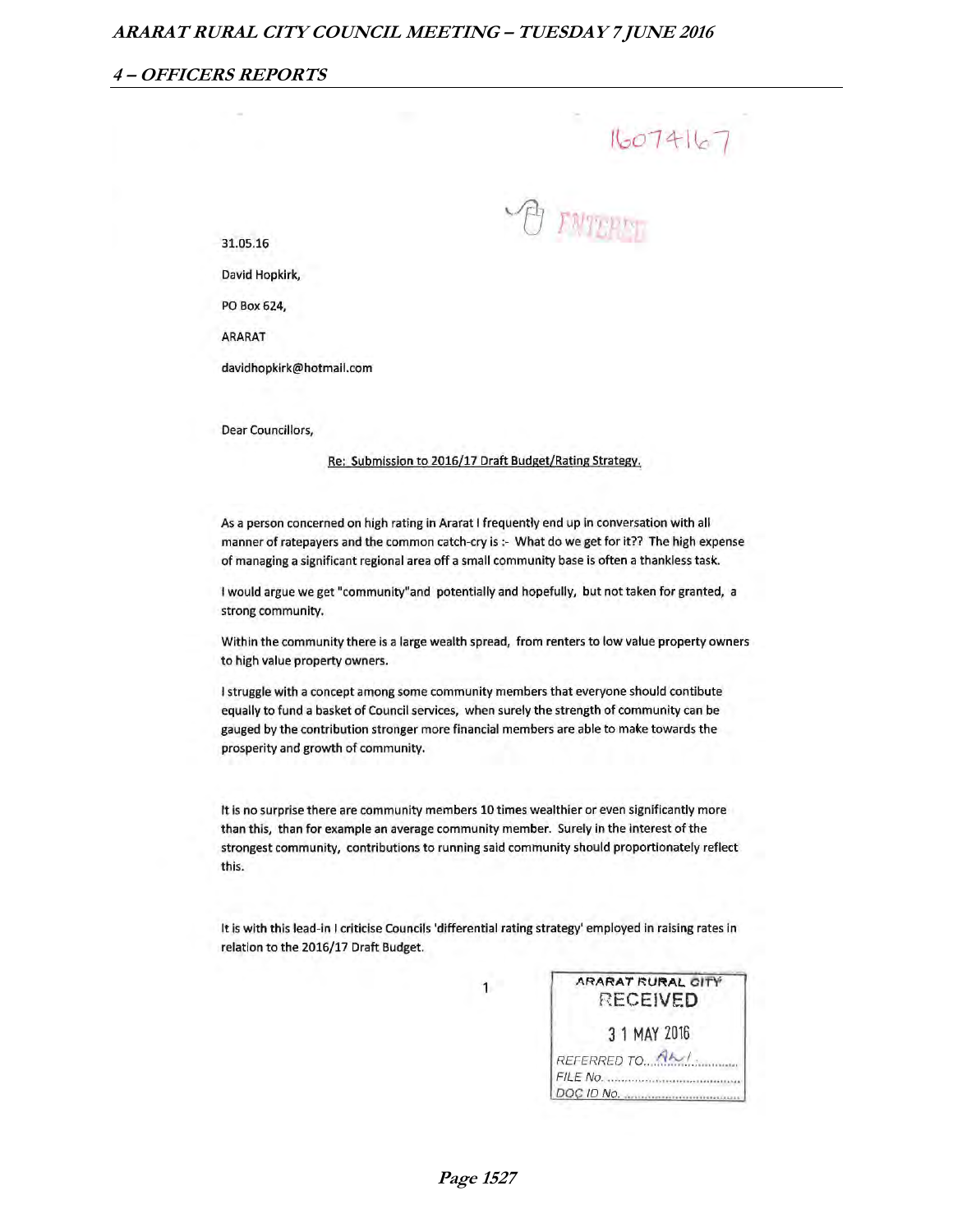On the Farm differential rate 55% and also other differential rates I am critical of the subjective process and bias of Councillors who determined these ratios.

These ratios (differentials) do little to encourage urban growth to its potential, and contribute to high Farm land values. Significant urban growth is the one factor which can reduce overall rates to all ratepayers. People should be flocking to Ararat (which they are not).

I question Councillors qualifications to set differential rates. There should be no bias in the process and all subjectivity should be removed to arrive at a clear (unanimous) decision on differential rates. Recent Council decisions on differential rates have been an amalgam of being swayed by sales pitch conferring with Councillors own bias.

My own analysis is so many people would be unable to remove subjectivity from this process without specialized training that an improved system would be an independent body specifically trained (maybe State Govt. run). Councillors could contribute valuable input to that body in a process that determines 'differential rates' for Councils. A significant argument towards this is voters can change Councils in time but it is too late for everyone if damage to growth has been done.

I ask Council and Council management to support such an equitable revision and that it be included for discussion in the current Local Govt. Act Review.

I also ask that Council continue to review and restore its 'differential rating strategy' to a level which encourages growth to its potential, and keep in mind collection of rates should be in proportion to an individuals wealth which for purposes is directly related to lifestyle and property owned.

I reserve my right to speak to my submission at Councils special meeting on 07.06.16..

Yours Sincerly, David Hopkirk

 $\overline{2}$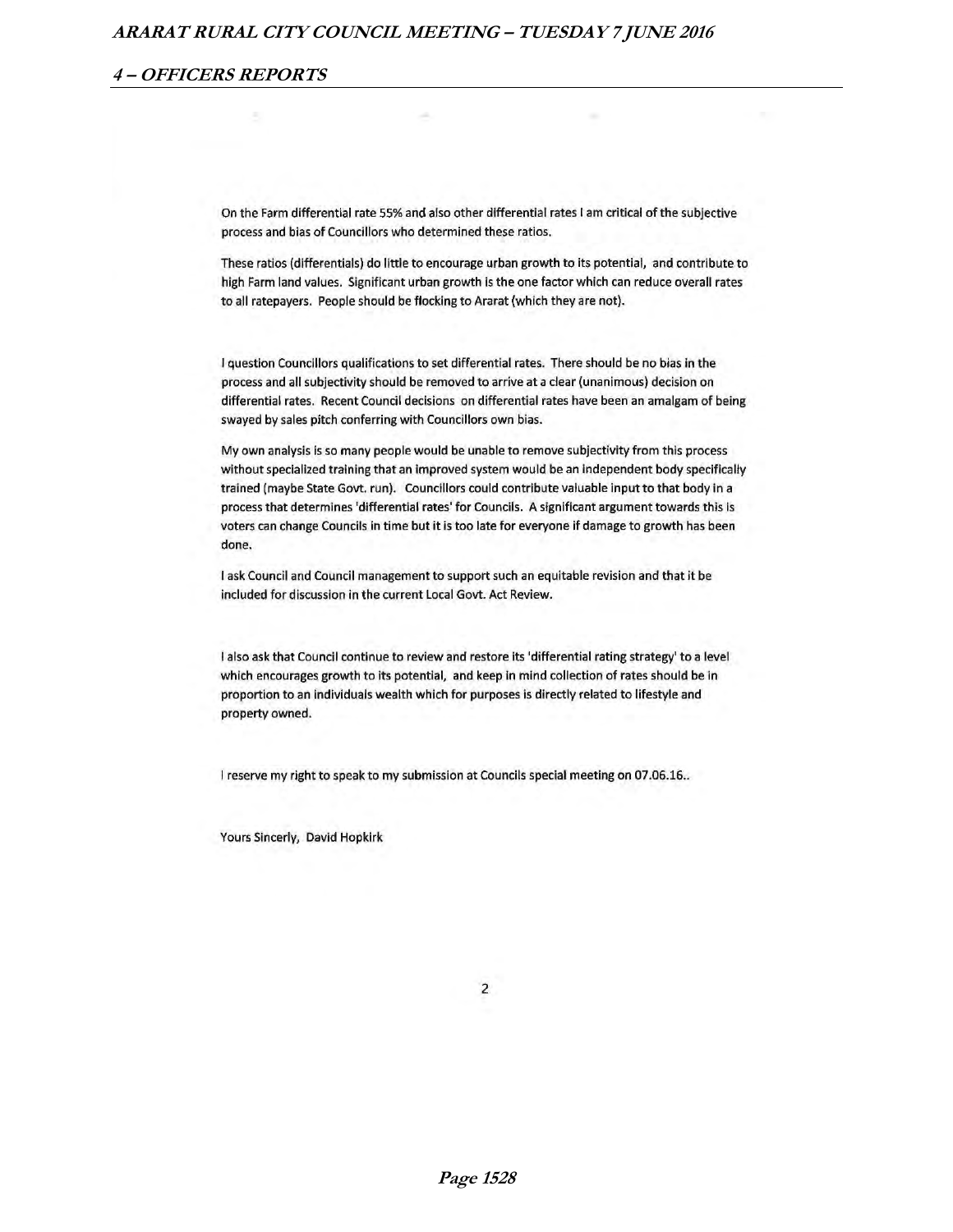## **4 – OFFICERS REPORTS**

Cr Allgood disclosed an indirect interest (close association) to Item 4.4 – Ararat Outdoor Pool Funding Application, due to her granddaughter being a lifeguard at the Ararat Fitness Centre.

Cr Allgood left the Council Chamber at 6.16pm.

## **ITEM 4.4 ARARAT OUTDOOR POOL FUNDING APPLICATION 16074209 COUNCIL SERVICES**

## **Introduction**

The Ararat Outdoor Pool was officially opened in March by the Hon Premier Daniel Andrews. This opening signalled to all that the pool will be fully operational for the 2016/17 season. The pool will be operated by contractors UCSL as part of the full Aquatics and Fitness Centre Contract to manage Ararat Fitness Centre, the Peter O'Rorke Memorial Pool, Lake Bolac and the Willaura Memorial Pool. Expressions of Interest for the operation of the Kiosk as a café are currently open to the public and will close in June.

Prior to fully opening there are some defects in the contract work that is still being managed and a number of building requirements to be completed before the doors can be open.

In addition to this work the Ararat Outdoor Pool Committee have developed a list of items that would make further improvements to the access and amenity of the pool and are intended to increase participation. The additional items identified by the Ararat Outdoor Pool Committee total \$195,000.

The State Government Community Sports Infrastructure Fund is currently open for Expression of Interest. The Pool Committee have requested that Council make an application under the Small Aquatics category of this grant. Applications for this grant can only be made by Local Government.

The Pool Committee have \$10,000 cash to contribute to the project. They are requesting a further \$55,000 contribution from Council to be allocated in the 2017/18 financial year budget. The grant application would seek \$135,000 from the State Government.

#### **Discussion**

The total cost to date of the Ararat Outdoor Pool redevelopment is estimated at \$1,737,444 (including In-kind works). This sum is comprised of the following breakdown;

\$165,000 Community (Cash)

\$450,000 Community (In-Kind)

\$550,000 State Government (Includes \$200,000 Local Government Infrastructure Program Fund – this is Federal Government Grants Commission dollars allocated via the State Government to Local Government to use on infrastructure developments/renewal at Councils discretion)

Since completion of the project there are a number of contractor defects that are currently being repaired at the contractor's expense.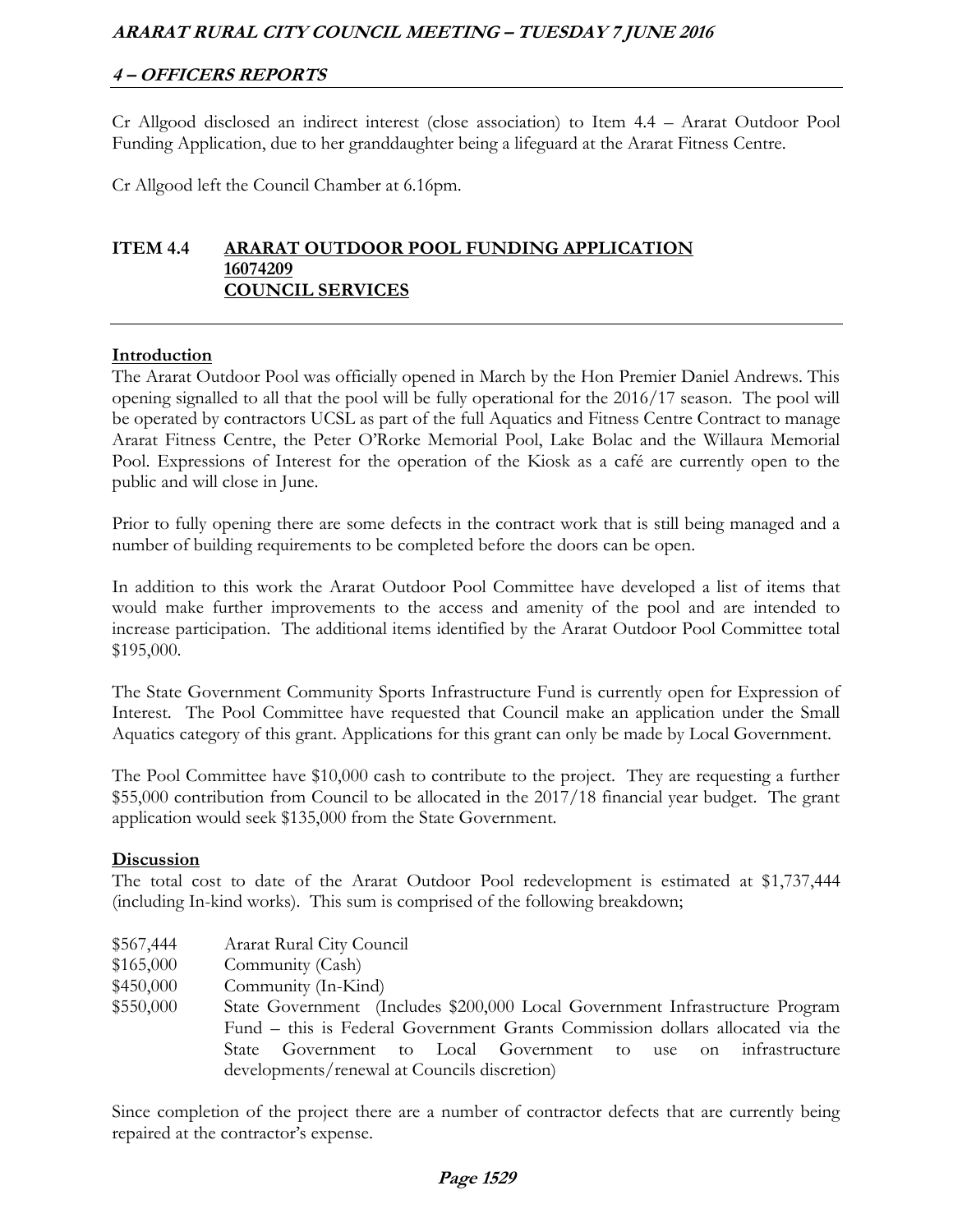There are also a number of small items identified that will need to be fixed prior to the pool opening. The main cost item is treatment to the temporary path which was laid for the opening and requires additional dressing and compaction. This is estimated at \$7,000. The full list of items include:

- Additional dressing and compacting of temporary pathway laid for opening (minimum cost using gravel dressing on the path – if concrete and verges are required this will be extra)
- Fencing off of steps leading to pump area
- Fixing of trip hazards
- Removal of exit sign and fencing off old exit area
- Removal of bolts causing skin tear hazards
- Removal of disused taps
- Fencing of water mains and electrical box
- Fencing and corner treatments near pump area to prevent climbing
- Gap filling of finger entrapment hazards.

This will bring the total contribution from Council to date to \$567,444

## **Stage 2 Ararat Outdoor Pool Refurbishment**

There is additional desired work to complete the pool project. Tasks identified within Council's Civil Planning include:

- \$60,000 additional landscaping & lawn irrigation (within the Pool compound)
- \$235,000 car parking formalisation and access pathways to the pool from Alexandra Gardens.

These items are not currently in Council budget and are not eligible under the Community Sport Infrastructure Fund.

The Pool Committee has requested Council submit an Expression of Interest to Sport & Recreation Victoria for a grant of \$135,000 to be matched with \$10,000 from the Committee. They are requesting that Council contribute an additional \$55,000 as part of the grant application which will complete the project cost of \$195,000 and comply with the required guidelines of the grant of \$2 for \$1 ratio. This grant application outcome will be announced in December 2016 with funds available and the project to commence after July 2017.

The proposal from the Ararat Outdoor Pool Committee is that the following is applied for from this grant:

- Shade
- Soft fall around the water play area
- Furniture (tables and chairs)
- Heat blankets
- Synthetic Grass
- New Waterslide.

The water slide component is a new idea from the Committee. The ongoing maintenance and additional operational costs are unknown. Initial discussions with the pool operation contractors have indicated that the operation of a water slide requires direct supervision from two (depending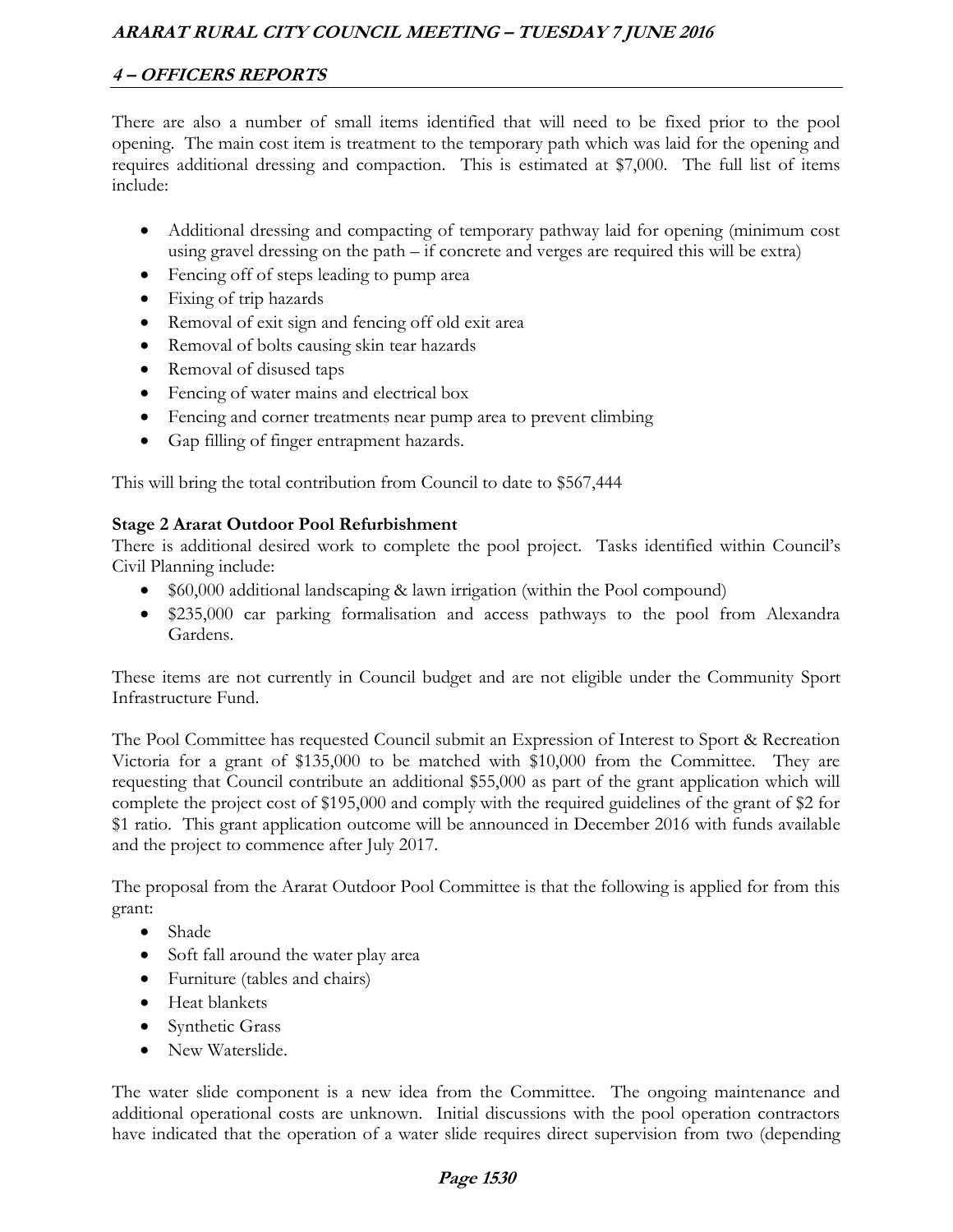on slide) additional staff members. This will need to be factored in to future operational costs if a water slide is installed.

Council will need to determine a position on a financial contribution to the proposal from the Pool Committee, the submission of an Expression of Interest for these items and the installation of a water slide at the Ararat Outdoor Pool site.

## **Future Developments at the Pool**

To assist in future development decisions at the pool site and ensure Council and the community are working together to determine priorities for expenditure and increasing participation, it is suggested that a Community Committee be developed which includes representatives from the Pool Committee and Council employees.

Attached to this report is a draft terms of reference for Council consideration.

## **POTENTIAL IMPLICATIONS ARISING FROM THIS ISSUE**

#### **Council plan reference**

1.4 Participation in diverse sport, recreation and leisure activities.

## **Officer's Declaration of Interest**

Under Section 80C of the *Local Government Act 1989* officers providing advice to Council must disclose any interests, including the type of interest.

No person involved in the preparation of this report has a direct or indirect interest requiring disclosure.

#### **Financial and resource implications**

A grant application will commit Council to additional expenditure of \$55,000 in the 2017/18 budget.

The installation of a water slide will incur additional maintenance and operational costs which are yet to be quantified. Annual maintenance of infrastructure is generally costed at 5% of the initial outlay price which would suggest \$1,750 dollars per annum would be required to maintain the asset.

## **Risk implications**

The proposed works may assist in increasing participation at the Ararat Outdoor Pool therefore decreasing some of the investment risk attached to the overall project.

The additional costs and potential risks associated with the water slide are unknown.

#### **Statutory Implications**

None identified.

#### **Community Implications**

It is unclear how the wider community will respond to an additional investment from Council into the Ararat Outdoor Pool. Any investment comes at an opportunity cost to other projects and community assets.

## **Environmental Implications**

None identified.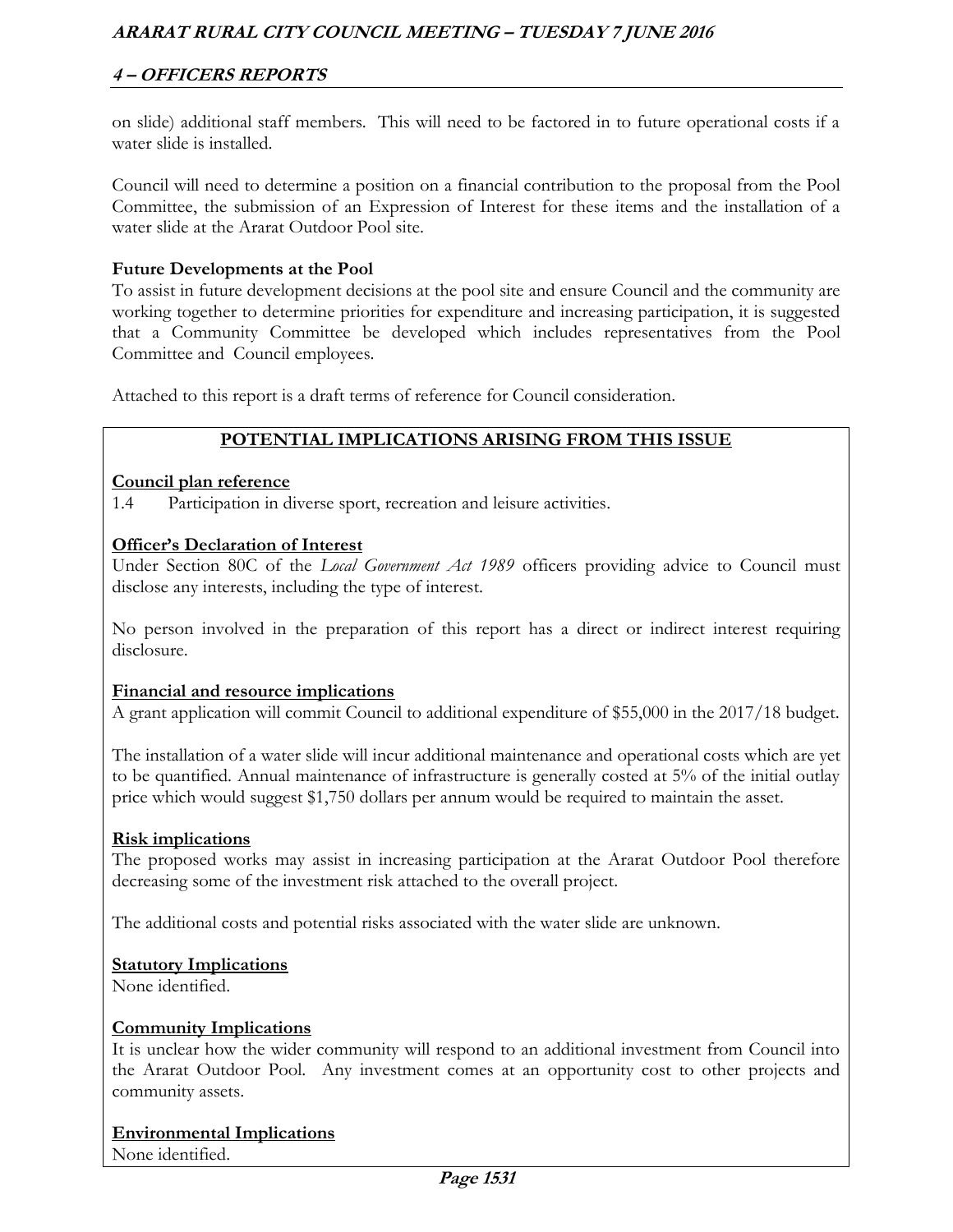## **4 – OFFICERS REPORTS**

## **Internal/external consultation**

External consultation has occurred with the Ararat Outdoor Pool Committee representatives only.

There has been limited internal and external consultation regarding a water slide at the pool, its design and location.

## **Options**

Council could:

1 Approve the installation of a water slide at the Ararat Outdoor Pool site as proposed by the Ararat Outdoor Pool Committee and include in the Expression of Interest under the Community Sporting Infrastructure Fund.

or

- 2 Not approve the installation of a water slide at the Ararat Outdoor Pool site and exclude the cost from the Expression of Interest under the Community Sporting Infrastructure Fund.
- 3 Agree to contribute \$55,000 in the 2017/18 budget for the work proposed by the Ararat Pool Committee including shade, soft fall, furniture and heat blankets.
- 4 Agree to submit an Expression of Interest under the Community Sporting Infrastructure Fund for the work proposed by the Ararat Outdoor Pool Committee for the total project cost of \$195,000

or

- 5 Not agree to contribute \$55,000 in the 2017/2018 budget for the work proposed by the Ararat Outdoor Pool Committee including shade, soft fall, furniture and heat blankets.
- 6 Agree to formalise the Ararat Outdoor Pool Community Committee by accepting the draft Terms of Reference.

or

7 Not formalise an Ararat Outdoor Pool Community Committee.

and

8 Council adopts a position to proceed with the Expression of Interest application and acknowledge and accept the offer of \$10,000 contribution towards the Expression of Interest from the Ararat Outdoor Pool Committee.

## **Attachments**

Attached is a draft Terms of Reference for the Ararat Outdoor Pool Community Committee as discussed in this report.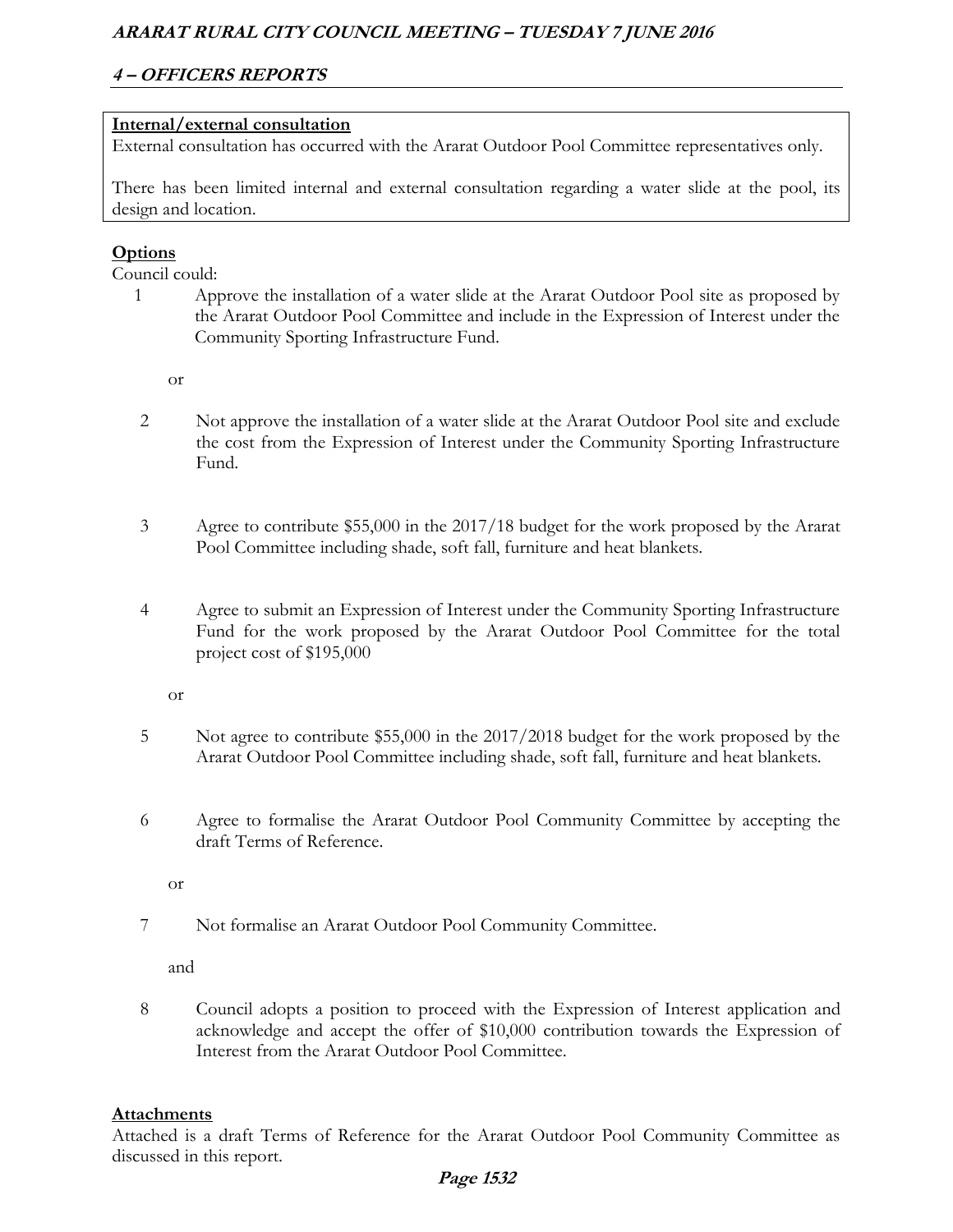## **Conclusion**

Compulsory works required to be completed by Council prior to opening the Ararat Outdoor Pool for the 2016/2017 season are estimated at \$7,000.

There are a number of other items that are desirable to do in order to make the area more accessible and improve the amenity but are not compulsory. The Ararat Outdoor Pool Committee are seeking the support of Council to commit \$55,000 from the 2017/2018 budget to submit an Expression of Interest under the Community Sporting Infrastructure Fund.

## **Recommendation**

**That:** 

- **1 Council adopts a position on the request from the Ararat Outdoor Pool Committee for Council to contribute \$55,000 to the next stage of the Ararat Outdoor Pool Development;**
- **2 Council adopts a position on submitting an Expression of Interest to the Community Sporting Infrastructure Fund for the project proposed by the Ararat Outdoor Pool Committee including shade, soft fall, furniture, synthetic grass, heating blankets and waterslide;**
- **3 Council develops a Community Committee known as the Ararat Outdoor Pool Community Committee operating under a Terms of Reference; and**
- **4 If Council adopts a position to proceed with the Expression of Interest application, that Council acknowledge and accept the offer of a \$10,000 contribution towards the Expression of Interest from the Ararat Outdoor Pool Committee.**

## **MOVED CR F HULL SECONDED CR G HULL**

**That:** 

- **1 Council submits an Expression of Interest to the Community Sporting Infrastructure Fund for the next stage of the Ararat Outdoor Pool redevelopment project proposed by the Ararat Outdoor Pool Committee, which includes shade, soft fall, furniture, synthetic grass, heating blankets and waterslide;**
- **2 Council acknowledge and accept the offer of a \$10,000 contribution towards the Expression of Interest for the next stage of the Ararat Outdoor Pool redevelopment from the Ararat Outdoor Pool Committee;**
- **3 Council contributes \$55,000 in the 2017/2018 budget for the next stage of the Ararat Outdoor Pool redevelopment by the Ararat Outdoor Pool Committee if the Community Sporting Infrastructure Fund Grant application is successful; and**
- **4 Council adopts the establishment of a new Community Committee to be known as the Ararat Outdoor Pool Community Committee and the associated draft Terms of Reference, and that the draft Terms of Reference be presented to the 28 June 2016 Council Meeting for consideration.**

## **CARRIED 3142/16**

Cr Allgood returned to the Council Chamber at 6.26pm.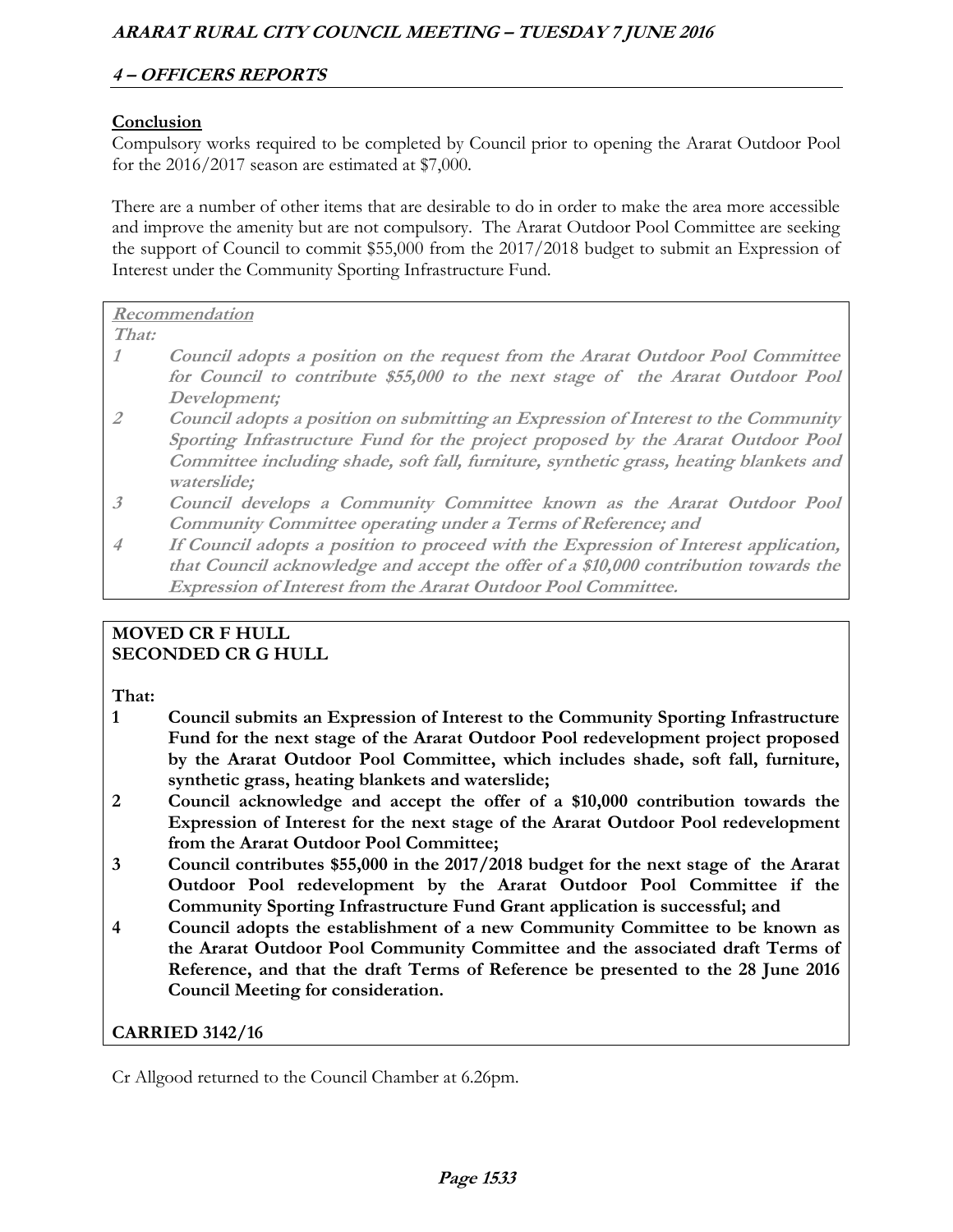

## **Ararat Rural City Council**

## **Ararat Outdoor Pool Community Committee**

## **Terms of Reference**

| 1. Name           | <b>Ararat Outdoor Pool Community Committee</b>                                                                                                                                                                                                                                                                                                                                           |
|-------------------|------------------------------------------------------------------------------------------------------------------------------------------------------------------------------------------------------------------------------------------------------------------------------------------------------------------------------------------------------------------------------------------|
| 2. Classification | <b>Community Committee</b>                                                                                                                                                                                                                                                                                                                                                               |
| 3. Role           | The committee will provide advice on the development (including<br>community consultation, delivery and promotion of the Ararat<br>Outdoor Swimming Pool.                                                                                                                                                                                                                                |
| 4. Scope          | The Committee may make recommendations to Council on<br>relevant business presented before it.<br>Recommendations of the Committee will be presented to<br>Council in written form when appropriate and will be<br>accompanied by a report from relevant Council Officers.<br>All future development plans for the Ararat Outdoor Pool will be<br>considered by the Community Committee. |
| 5. Out of Scope   | Contractual operations of the pool. This committee has no<br>responsibility for the day to day supervision of the pool<br>contractor.                                                                                                                                                                                                                                                    |
| 6. Membership     | Membership:<br>1 x Director (Chair)<br>2 x Council Officers<br>3 x Community Members of the Ararat Outdoor Pool<br>Committee (formally Save the Ararat Pool) as nominated<br>by the incorporated association.<br>1 x Contracted Pool Operator Representative<br>Community members: A Community member may not be a<br>Councillor or Council employee.                                    |
| 7. Invitees       | Other persons may attend Committee meetings by invitation.<br>These people may take part in discussions of the meeting, but<br>they shall have no voting rights.                                                                                                                                                                                                                         |

Page 1 of 3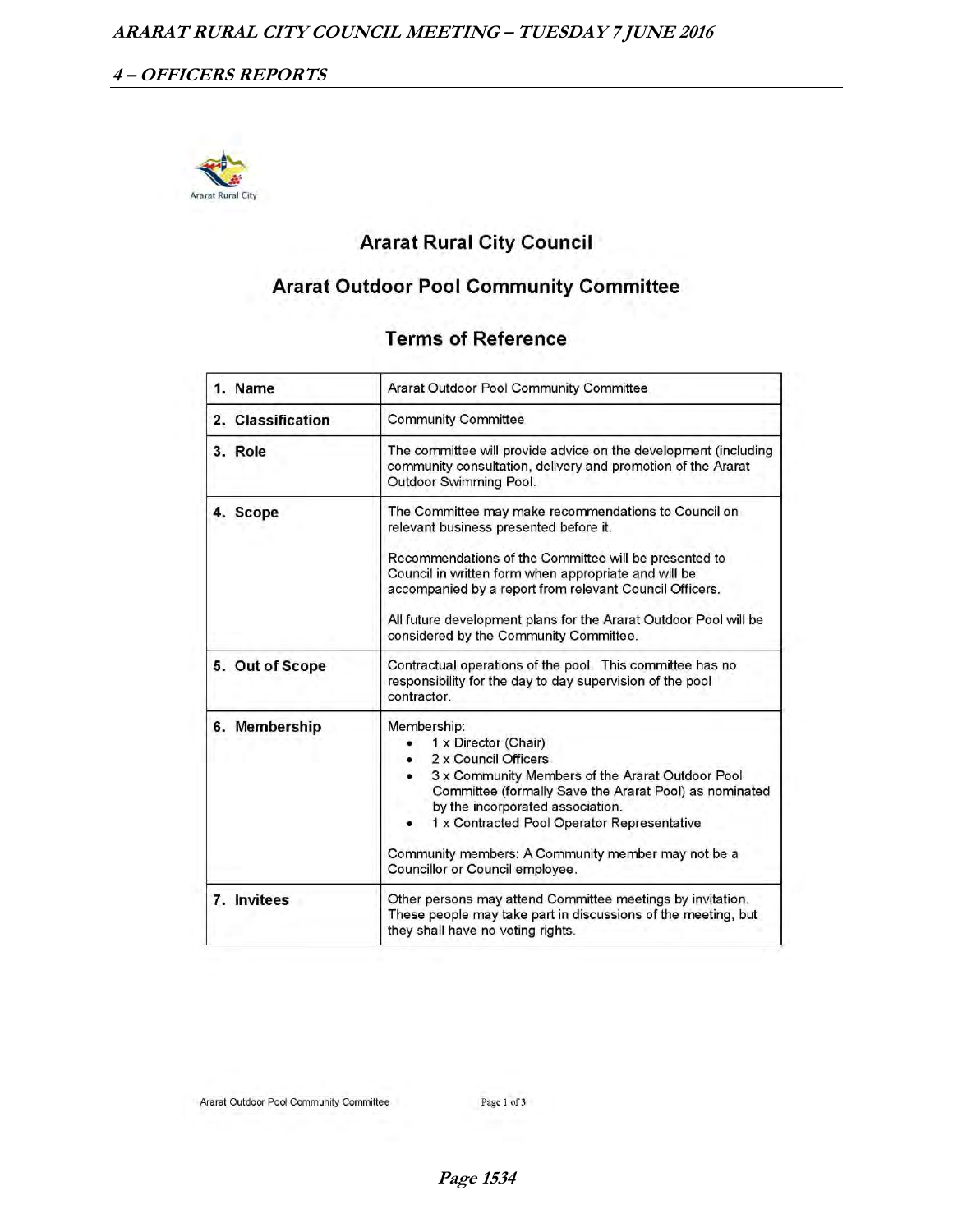

| 8. Role of Council in<br><b>Meetings</b> | Council shall:<br>Chair the meetings<br>Scheduling meetings<br>۰<br>• Record and distribute agendas and minutes of all<br>meetings,<br>Provide other relevant resources, and<br>Report Committee minutes and recommendations to<br>Council when appropriate                                                                                                                                                                                                                                                                                                                                                                                                                                |
|------------------------------------------|--------------------------------------------------------------------------------------------------------------------------------------------------------------------------------------------------------------------------------------------------------------------------------------------------------------------------------------------------------------------------------------------------------------------------------------------------------------------------------------------------------------------------------------------------------------------------------------------------------------------------------------------------------------------------------------------|
| 9. Meetings                              | The committee will meet quarterly or more frequently as<br>required.<br>A quorum will be more than half the members. In the chair's<br>absence from a meeting,<br>The meeting will require representation from both Council and<br>the Community Pool Committee at each meeting. In the chair's<br>absence a Council officer will chair the meeting.<br>All committee members are expected to attend each meeting in<br>person.<br>The notice and agenda of a meeting will include relevant<br>supporting papers.                                                                                                                                                                          |
| 10.Delegation                            | The committee does not have the power to incur<br>expenditure.<br>The committee does not have the power to bind the<br>Council.<br>The Committee may make recommendations to the<br>Council on all relevant business presented before it.<br>Recommendations of the Committee will be presented to<br>the Council in written form when appropriate and will be<br>accompanied by a report from relevant Council Officers.<br>Community Committee recommendations which are<br>determined by the Chair to be purely or substantially<br>operational in nature will be dealt with by the relevant<br>officer and any action or lack thereof reported to the<br>Committee on a regular basis. |
| 11.Voting                                | Any recommendations will be decided by a majority of votes of<br>members present. In the event of a tied vote, the Chair holds<br>the casting vote.<br>Recommendations will be formally approved by Council either<br>internally or at the next available Council Meeting, whichever is<br>appropriate.                                                                                                                                                                                                                                                                                                                                                                                    |

Ararat Outdoor Pool Community Committee

Page 2 of 3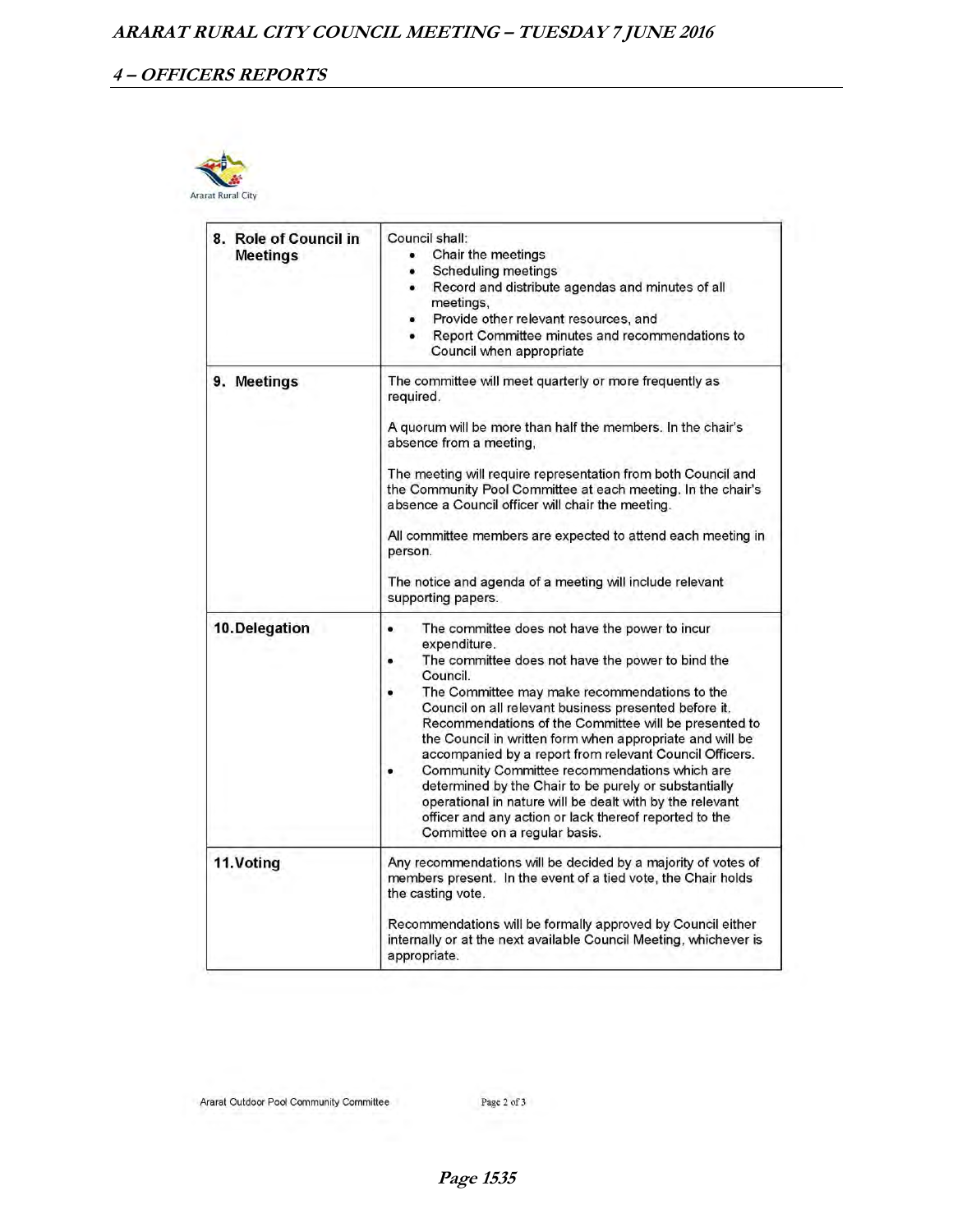

| 12. Contact details of<br>committee | All correspondence relating to the Ararat Outdoor Pool<br>Community Committee will be addressed to:<br>Manager Community Development & Client Services<br><b>Ararat Rural City Council</b><br>PO Box 246, Ararat, VIC 3377<br>ahunt@ararat.vic.gov.au |
|-------------------------------------|-------------------------------------------------------------------------------------------------------------------------------------------------------------------------------------------------------------------------------------------------------|
| <b>13. Council review</b>           | Council reserves the right to disband the Committee at any time.                                                                                                                                                                                      |
|                                     | Terms of Reference will cease and be reviewed on 30 June<br>2017.                                                                                                                                                                                     |

Page 3 of  $3\,$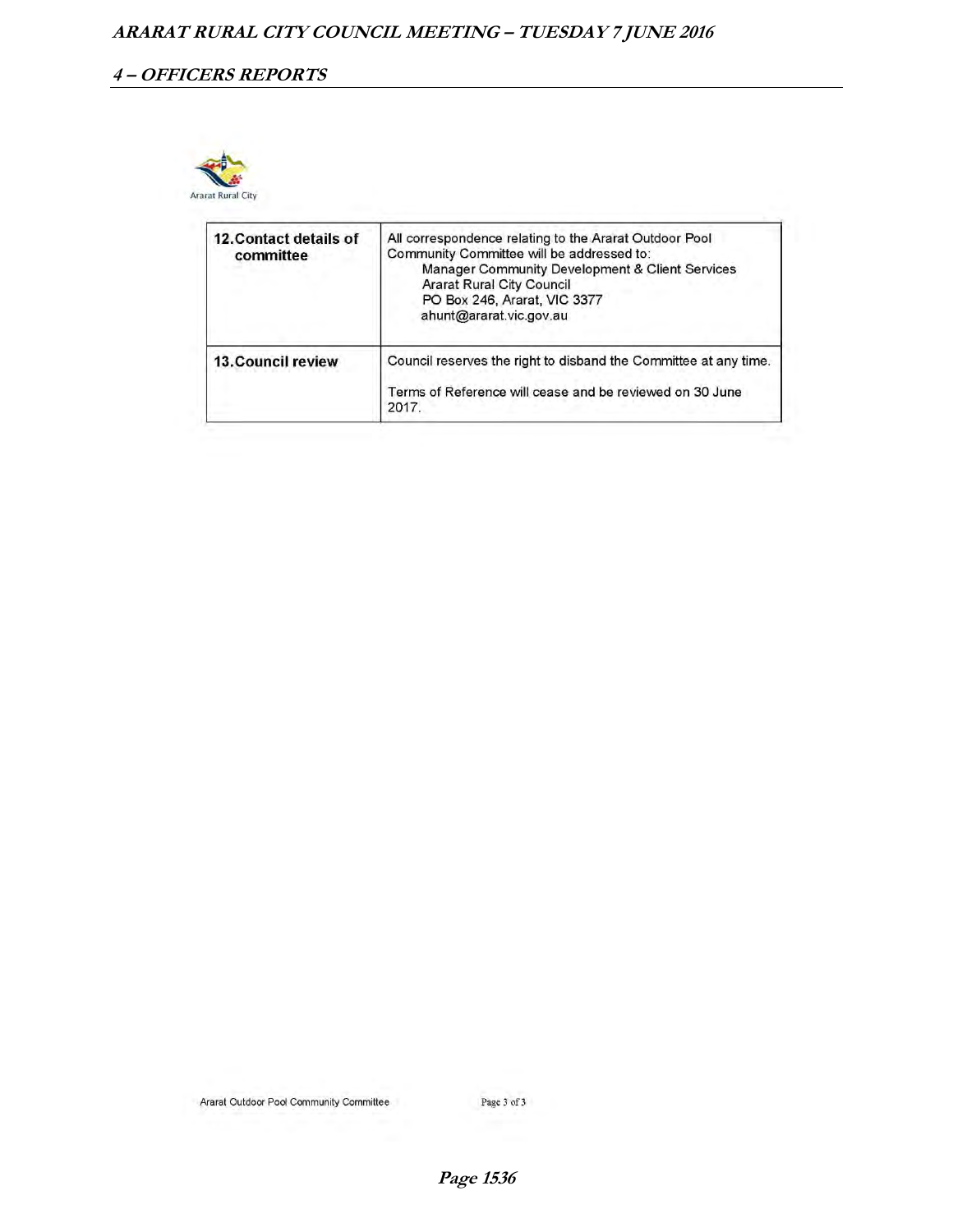## **ITEM 4.5 SECTION 86 COMMITTEES OF MANAGEMENT BANK ACCOUNTS 16073961 ASSETS, FINANCE AND CORPORATE SERVICES**

#### **Introduction**

Council may establish a Section 86 Committee and, via an instrument of delegation, delegate any of its functions, duties or powers to that Committee under the Local Government Act.

## **Discussion**

At the Council meeting held 17 May 2016, Council resolved to sign and seal instruments of delegation to the following Section 86 Committees of Management:

- Alexandra Hall Committee of Management;
- Buangor Community Sports Centre Committee (Including Cobb & Co Building);
- Elmhurst Public Hall Committee;
- Lake Bolac Complex Committee;
- Lake Bolac Memorial Hall Committee;
- Maroona Recreation Reserve Committee;
- Mininera Recreation Reserve Committee;
- Moyston Public Hall Committee;
- Pomonal Hall and Reserve Committee;
- Streatham Memorial Hall Committee;
- Tatyoon Hall and Recreation Reserve Committee;
- Warrak Public Hall Committee;
- Westmere Progress Association Committee;
- Wickliffe Action Group Wickliffe Common Committee;
- Wickliffe Recreation Reserve Committee;
- Willaura Golf Club Committee;
- Willaura Memorial Hall Committee;
- Willaura Recreation Reserve Committee;
- Yalla-Y-Poora Community Centre Committee

A *Section 86 Committee Governance Manual* has recently been developed that provides guidance for the application of an Instrument of Delegation, including financial management requirements.

Each Section 86 Committee of Management (Committee) is considered to be a non-profit, subentity of Council. As each of the above Committees is a sub entity of Council, it is appropriate for Council to establish a bank account and an investment account for each Committee in the name of Ararat Rural City Council, and to include each Committee's name in the title of these accounts.

Funds deposited into these accounts become Council funds, to be used to effectively manage the facility in accordance with the Instrument of Delegation and the Section 86 Committee Governance Manual.

Signatories to the above bank accounts and investment accounts could include: Director of Assets Finance and Corporate Services, (or equivalent), Manager Corporate Support (or equivalent), Accountant (or equivalent), Committee President, Committee Secretary, Committee Treasurer and another Committee member nominated by the Committee, with a requirement that any two must sign all cheques. If electronic fund transfers are required, any one of the signatories can initiate a transfer and another signatory must approve the transfer.

#### **Page 1537**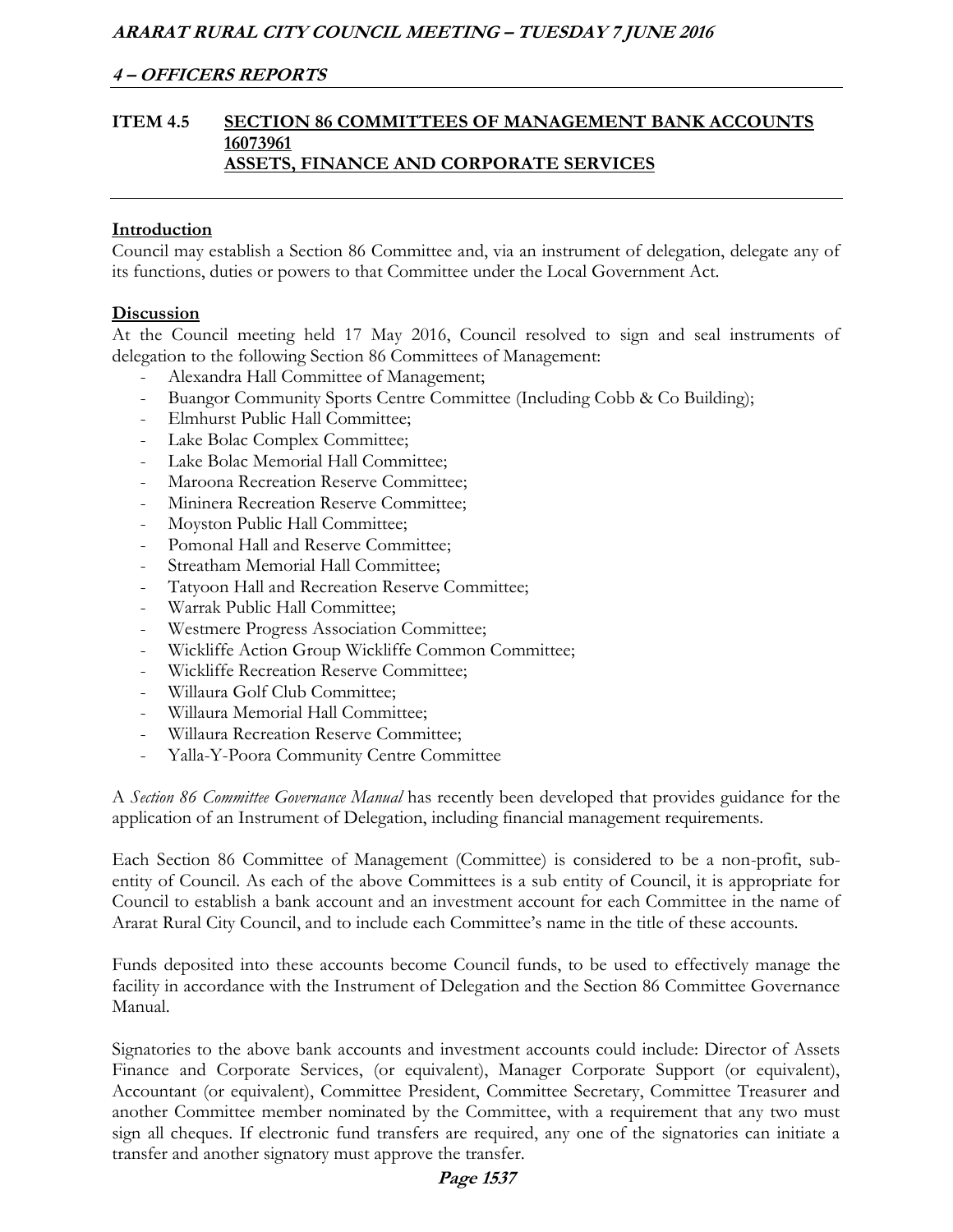## **4 – OFFICERS REPORTS**

Council officers will work with each Section 86 Committee to establish the new accounts at the Committee's preferred financial institution.

## **POTENTIAL IMPLICATIONS ARISING FROM THIS ISSUE**

## **Council plan reference**

- 1.1 Assist communities to develop and prosper
- 5.1 Good governance through leadership

## **Officer's Declaration of Interest**

Under Section 80C of the *Local Government Act 1989* officers providing advice to Council must disclose any interests, including the type of interest.

No person involved in the preparation of this report has a direct or indirect interest requiring disclosure.

## **Financial and resource implications**

Creating a Council bank account will allow Council and the Section 86 Committee to comply with the Australian Accounting Standards, the accounting requirements of the Local Government Act 1989 and the Local Government (Planning and Reporting) Regulations 2014.

Human Resources will be required to work with each Committee to determine the Committee's preferred financial institution.

## **Risk implications**

Risk is reduced by ensuring a sound financial management framework is in place.

#### **Statutory Implications**

Council is required to manage resources in a responsible and accountable manner.

## **Community Implications**

It is anticipated that having a Council bank account will not affect the operations of the Section 86 Committees. The Council bank account may be required to pay higher bank fees than what the Committee may have been paying, depending on the current banking arrangements for each Committee.

## **Environmental Implications**

None identified.

## **Internal/external consultation**

Officers from various departments including assets, risk, community, financial and human resources have worked collectively as part of the Section 86 Governance Framework Project Control Group.

## **Options**

Council could:

- 1 Establish new Council bank accounts, and new investment accounts if necessary, in the name of Ararat Rural City Council with the Committee's name in the account title, at the Committee's preferred financial institution.
- 2 Not establish new Council bank accounts and new investment accounts for each Committee.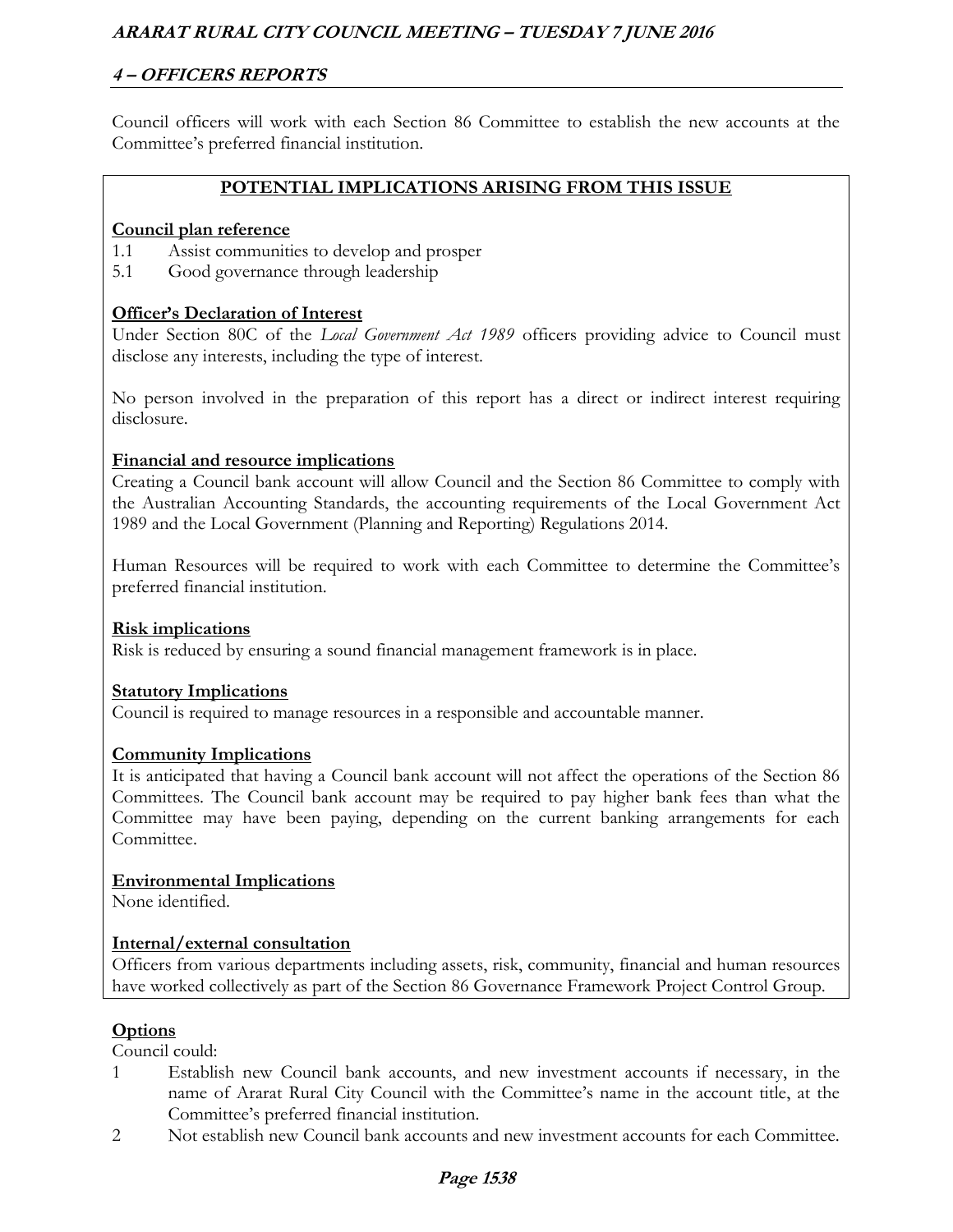## **Attachments**

There are no attachments relating to this item.

## **Conclusion**

Section 86 Committees are essentially a non-profit sub entity of Council. Council delegates its functions, duties or powers under the Local Government Act to that Committee under an Instrument of Delegation. As each Committee is a sub entity of Council, it is appropriate to establish new Council bank accounts at the Committee's preferred financial institution.

|                | Recommendation                                                                                         |
|----------------|--------------------------------------------------------------------------------------------------------|
| That:          |                                                                                                        |
| $\mathcal{I}$  | Council consider all Section 86 Committees of Management to be non-profit sub-<br>entities of Council; |
| 2              | Council creates new Council bank accounts and investment accounts, if required, for                    |
|                | the listed Section 86 Committees of Management:                                                        |
|                | - Ararat Rural City Council - Alexandra Hall Committee of Management;                                  |
|                | - Ararat Rural City Council - Buangor Community Sports Centre Committee;                               |
|                | - Ararat Rural City Council - Elmhurst Public Hall Committee;                                          |
|                | - Ararat Rural City Council - Lake Bolac Complex Committee;                                            |
|                | - Ararat Rural City Council - Lake Bolac Memorial Hall Committee;                                      |
|                | - Ararat Rural City Council - Maroona Recreation Reserve Committee;                                    |
|                | - Ararat Rural City Council - Mininera Recreation Reserve Committee;                                   |
|                | - Ararat Rural City Council - Moyston Public Hall Committee;                                           |
|                | - Ararat Rural City Council - Pomonal Hall and Reserve Committee;                                      |
|                | - Ararat Rural City Council - Streatham Memorial Hall Committee;                                       |
|                | - Ararat Rural City Council - Tatyoon Hall and Recreation Reserve Committee;                           |
|                | - Ararat Rural City Council - Warrak Public Hall Committee;                                            |
|                | - Ararat Rural City Council - Westmere Progress Association Committee;                                 |
|                | - Ararat Rural City Council - Wickliffe Action Group Wickliffe Common Committee;                       |
|                | - Ararat Rural City Council - Wickliffe Recreation Reserve Committee;                                  |
|                | - Ararat Rural City Council - Willaura Golf Club Committee;                                            |
|                | - Ararat Rural City Council - Willaura Memorial Hall Committee;                                        |
|                | - Ararat Rural City Council - Willaura Recreation Reserve Committee;                                   |
|                | - Ararat Rural City Council - Yalla-Y-Poora Community Centre Committee;                                |
| $\mathfrak{Z}$ | The signatories to the new bank accounts be:                                                           |
|                | - Ararat Rural City Council Director of Assets, Finance and Corporate Services (or<br>equivalent);     |
|                | - Ararat Rural City Council Manager Corporate Support (or equivalent)                                  |
|                | - Ararat Rural City Council Accountant (or equivalent)                                                 |
|                | - The President of the Section 86 Committee of Management                                              |
|                | - The Secretary of the Section 86 Committee of Management                                              |
|                | - The Treasurer of the Section 86 Committee of Management                                              |
|                | - One other Committee Member, where nominated by the Section 86 Committee of                           |
|                | Management;                                                                                            |
| 4              | Two signatories be required to sign all cheques; and                                                   |
| 5              | Two signatories be involved when electronically transferring funds; with one                           |
|                | signatory initiating the transfer and a second signatory authorising the transfer.                     |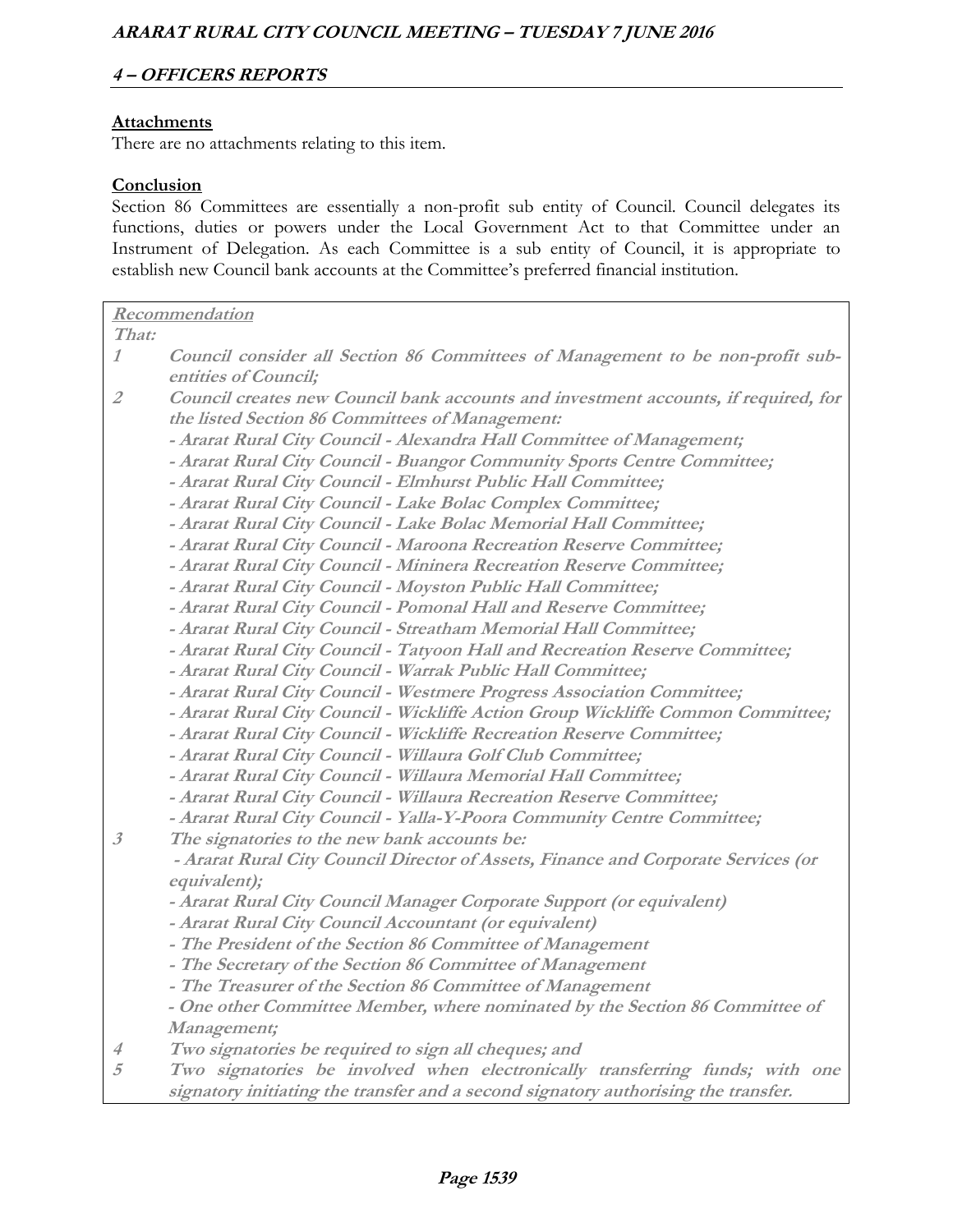## **MOVED CR ALLGOOD SECONDED**

**That Council defer Item 4.5 Section 86 Committees of Management Bank Accounts.** 

## **LOST**

## **MOVED CR G HULL SECONDED CR ALLGOOD**

**That following consultation with the Section 86 Committees listed below:** 

- **1 Council consider all Section 86 Committees of Management to be non-profit subentities of Council;**
- **2 Council creates new Council bank accounts and investment accounts, if required, for the listed Section 86 Committees of Management:** 
	- **Ararat Rural City Council Alexandra Hall Committee of Management;**
	- **Ararat Rural City Council Buangor Community Sports Centre Committee;**
	- **Ararat Rural City Council Elmhurst Public Hall Committee;**
	- **Ararat Rural City Council Lake Bolac Complex Committee;**
	- **Ararat Rural City Council Lake Bolac Memorial Hall Committee;**
	- **Ararat Rural City Council Maroona Recreation Reserve Committee;**
	- **Ararat Rural City Council Mininera Recreation Reserve Committee;**
	- **Ararat Rural City Council Moyston Public Hall Committee;**
	- **Ararat Rural City Council Pomonal Hall and Reserve Committee;**
	- **Ararat Rural City Council Streatham Memorial Hall Committee;**
	- **Ararat Rural City Council Tatyoon Hall and Recreation Reserve Committee;**
	- **Ararat Rural City Council Warrak Public Hall Committee;**
	- **Ararat Rural City Council Westmere Progress Association Committee;**
	- **Ararat Rural City Council Wickliffe Action Group Wickliffe Common Committee;**
	- **Ararat Rural City Council Wickliffe Recreation Reserve Committee;** 
		- **Ararat Rural City Council Willaura Golf Club Committee;**
		- **Ararat Rural City Council Willaura Memorial Hall Committee;**
	- **Ararat Rural City Council Willaura Recreation Reserve Committee;**
	- **Ararat Rural City Council Yalla-Y-Poora Community Centre Committee;**
- **3 The signatories to the new bank accounts be:**

 **- Ararat Rural City Council Director of Assets, Finance and Corporate Services (or equivalent);** 

- **Ararat Rural City Council Manager Corporate Support (or equivalent)**
- **Ararat Rural City Council Accountant (or equivalent)**
- **The President of the Section 86 Committee of Management**
- **The Secretary of the Section 86 Committee of Management**
- **The Treasurer of the Section 86 Committee of Management**
- **One other Committee Member, where nominated by the Section 86 Committee of Management;**
- **4 Two signatories be required to sign all cheques, with at least one signatory being a voting Section 86 Committee Member; and**
- **5 Two signatories be involved when electronically transferring funds; with one signatory initiating the transfer and a second signatory authorising the transfer.**

**CARRIED 3143/16**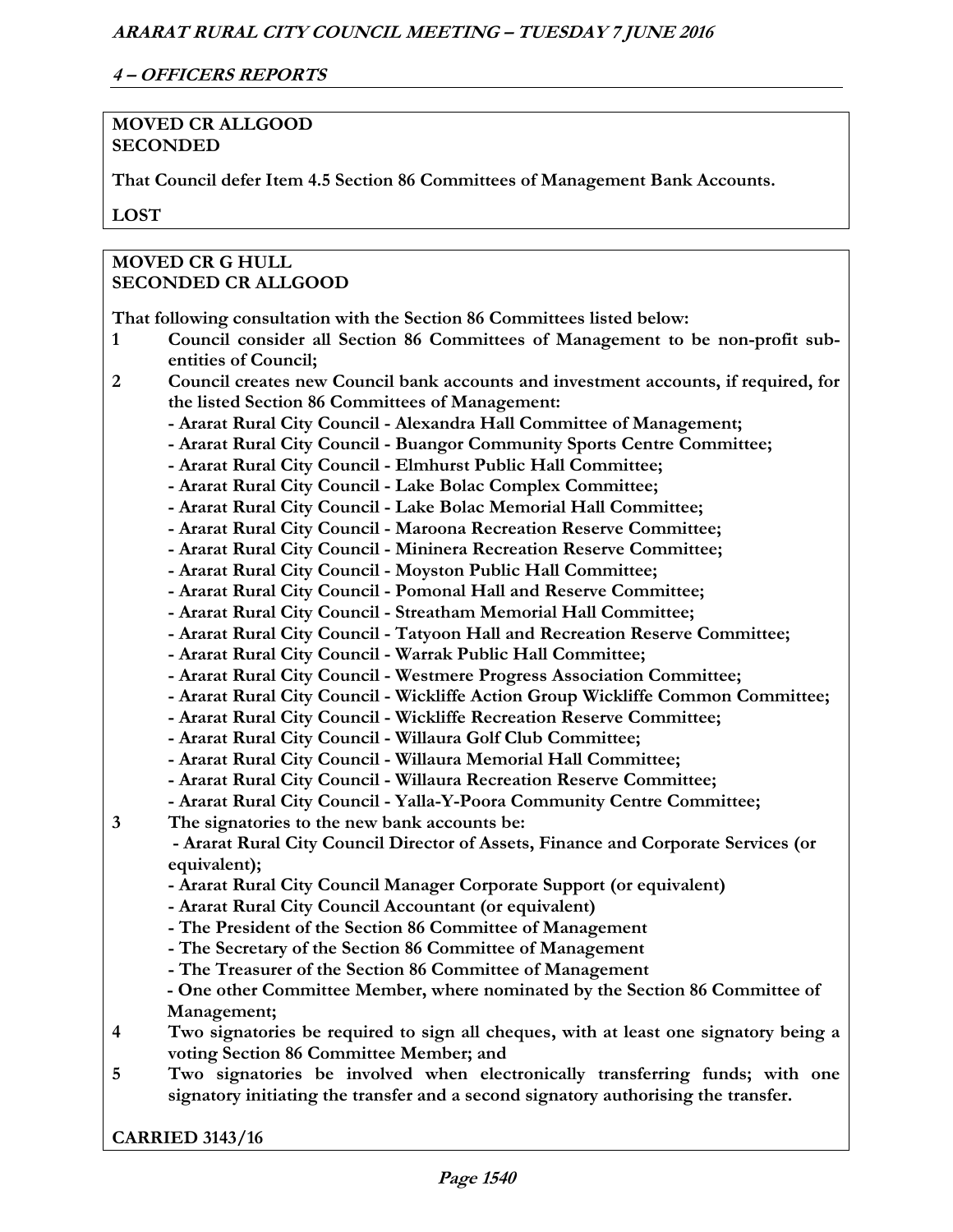## **ITEM 4.6 GORDON STREET OVAL 16073711 ASSETS, FINANCE & CORPORATE SERVICES**

#### **Introduction**

At the Council meeting held 21 August 2012 Council considered a letter from the Department of Education and Early Childhood Development, advising that the Gordon Street Oval (previously known as the Ararat Technical School Oval) had recently been declared surplus to the Department's requirements, and was offered for sale at full valuation (as per the then State Policy). At that meeting Council resolved to request a meeting with the Premier of Victoria to discuss the future of the Gordon Street Oval, and to forward a copy of the letter to local Members of Parliament.

Subsequently Council had a number of political discussions around the issue of Gordon Street, and consequentially received an election commitment from the then State Government (now in opposition) that if re-elected they would support Council gaining ownership of the area for community purposes at a significantly reduced figure. This commitment of course lapsed, as they were not returned to government at the election.

Since then, the now State Government have changed the Policy related to disposal of surplus Crown Land to allow for a lower sale price, where entities like Councils are purchasing land like this for community purposes. As a result of further discussions with State Government Officers over the last 12 months, we have now received an email from the State Government, dated 17 May 2016, advising us that the land has again been declared surplus to requirements, and is currently being prepared for sale.

#### **Discussion**

The site comprises an area of approximately 5.265 ha, known as Crown Allotment 1, Section 81A, Parish and Township of Ararat and is currently zoned Public Park and Recreation (PPRZ).

The facility is currently used for recreation pursuits with Council maintaining the oval's surface. The Gordon Street Oval has existing buildings which carry some financial liabilities associated with ongoing maintenance, operational costs and community expectations of capital improvement. The oval has lights for night training, as well as recycled water to keep the playing surface green during summer. Around 30% of this land (fronting McGibbony St East) also has long term potential as additional industrial sites as part of the current Gordon Street industrial area.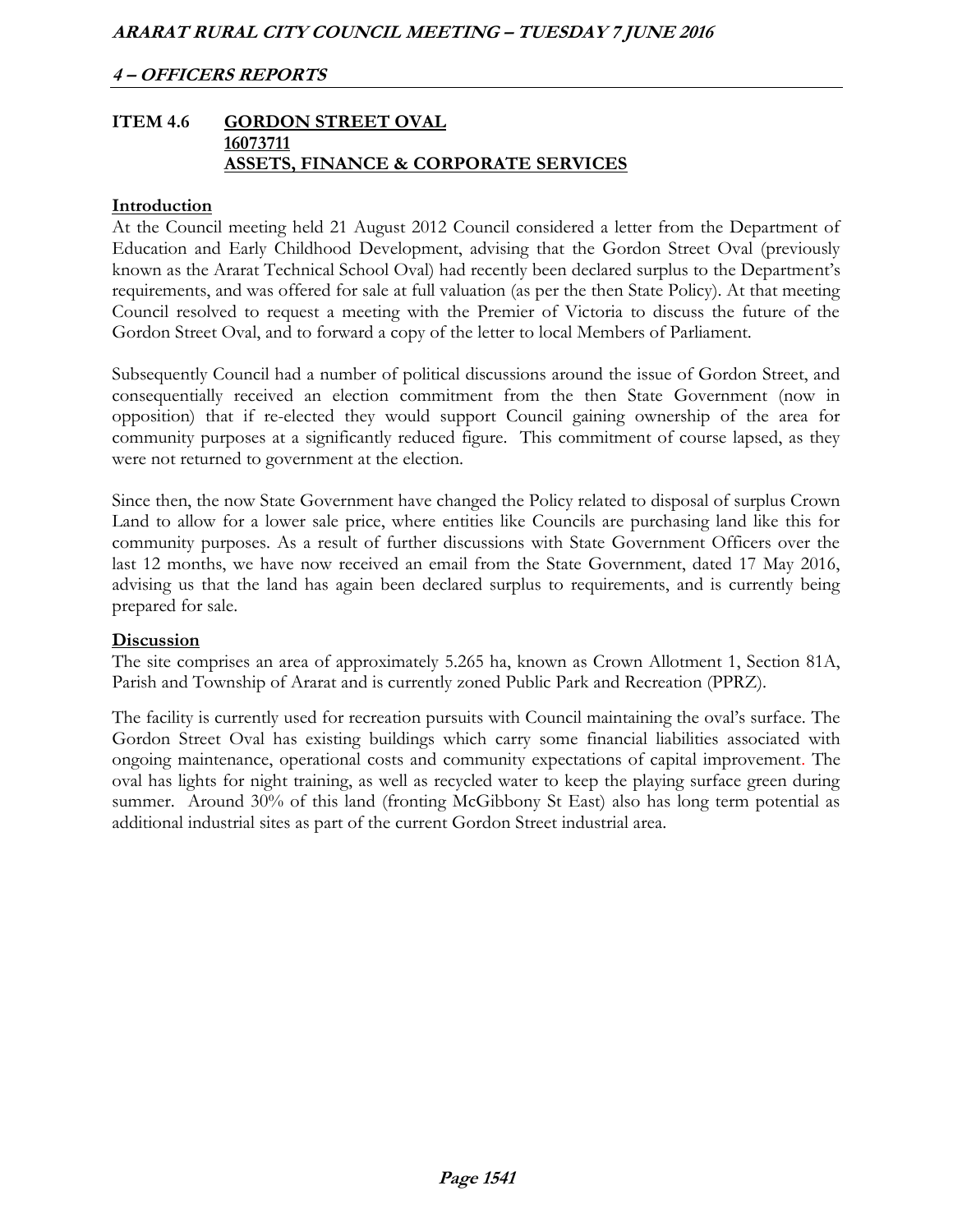## **4 – OFFICERS REPORTS**



In the past, the *Gordon Street Recreation Facilities User Group Inc.* managed the property, although all income and expenses were recorded by Council. Other User Groups included: Bombers Under 13 Football Club, Grampians Hockey Association, St. Andrews Cricket Club and the Ararat Eagles Football Club. The Australian Securities & Investments Commission's website indicates the incorporated body was deregistered on 2 October 2008.

There has been no income received since August 2006, when Moyston-Willaura Football Club used the oval for training.

Current users of the Oval include:

- St. Andrews Cricket Club and the Chalambar Cricket Club, during cricket season
- Ararat Football Club, when Alexandra Oval was too wet for training
- Hockey training (winter)
- School athletics (summer weekdays)
- The general public (casual use all year round)

Potential future users of the Oval and its immediate surrounds include:

- Ararat Little Athletics Club
- Marcus Cooper running stable
- Grampians Giants and Ararat Storm (Girls) Football Club
- Other clubs that are currently using Alexandra Oval, as this facility is approximately 10% over its recommended 80 hours of use per month.

Council, along with all other State and Commonwealth agencies, have until 16 July 2016 to submit an Expression of Interest to purchase the property for a public or community purpose, prior to it being offered for sale to the public.

Council officers have contacted their counterparts in the Department of Education and Training (Department) who advised the property will be valued by the Valuer-General for sale purposes. The estimated market value in 2012 was \$300,000. The Department advised the new Victorian Government Landholding Policy and Guidelines, issued in 2015, enables the landholding Minister to approve the sale of land for a community purpose at a price less than the current market value (as determined by the Valuer-General Victoria).

#### **Page 1542**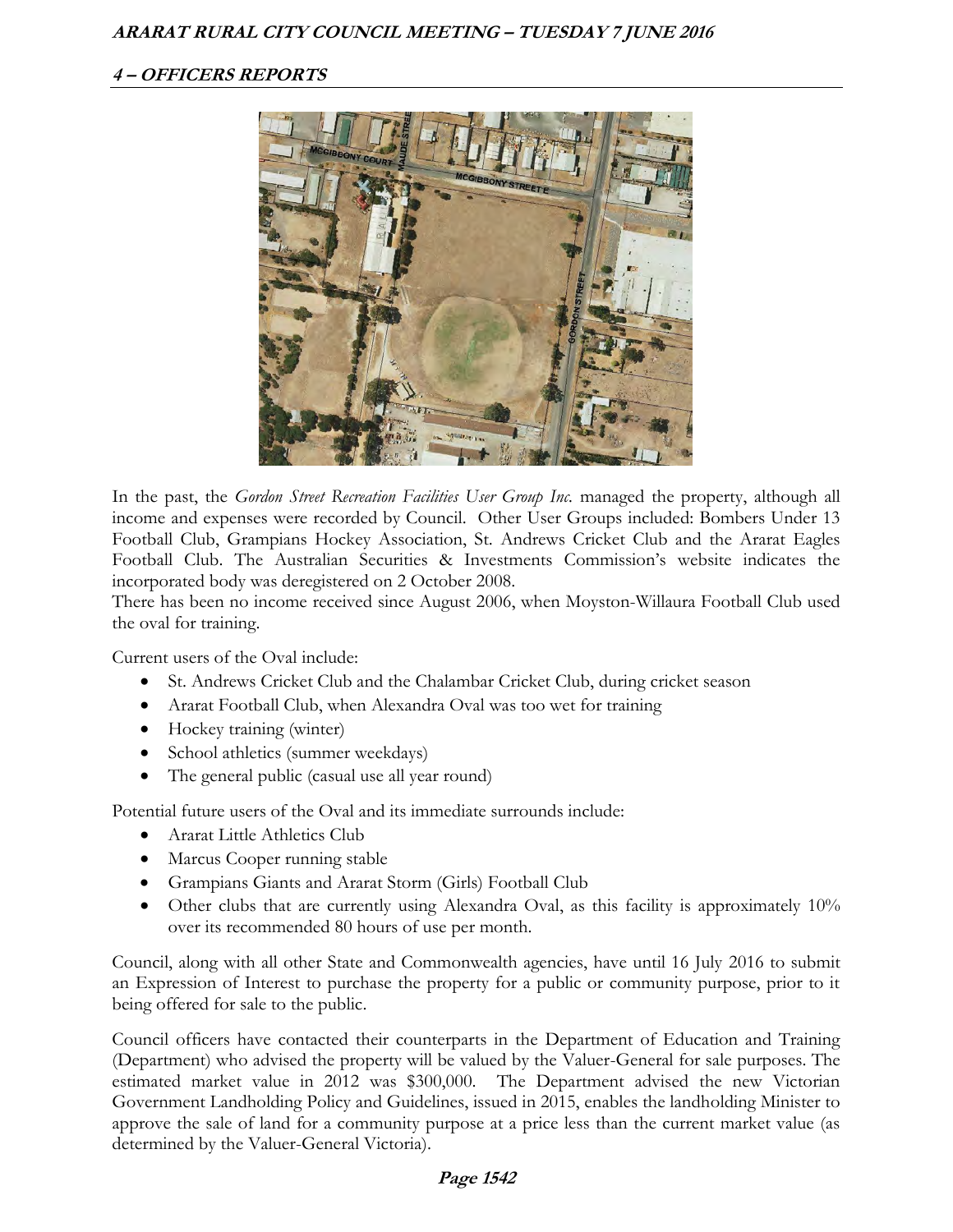If Council submits an expression of interest in this land, Council then has the opportunity to further explore the benefits of purchasing this land to preserve its community use. During the timeframe available and subject to acquisition cost of the land, the viability of the acquisition can be more accurately gauged prior to the final decision. The Recreation Facilities Study currently being undertaken will also provide information regarding the Community's need for the facility.

## **POTENTIAL IMPLICATIONS ARISING FROM THIS ISSUE**

## **Council plan reference**

- 1.1 Assist communities the develop and prosper
- 1.4 Participation in diverse sport, recreation and leisure activities
- 1.5 Ararat Active Strategy
- 4.5 Long term asset management

## **Officer's Declaration of Interest**

Under Section 80C of the *Local Government Act 1989* officers providing advice to Council must disclose any interests, including the type of interest.

No person involved in the preparation of this report has a direct or indirect interest requiring disclosure.

## **Financial and resource implications**

Council already maintains the oval to a basic standard, with the current budget allowing for \$15,000 expenditure, but no income from user groups. The proposed budget for 2016/17 does not allow for the initial purchase price, nor does it allow for any funds to improve the oval or the associated buildings. The initial purchase price could be funded from the Building Capital Works Reserve but cost savings will be required to fund additional operating costs and any building maintenance or improvements. The current use of the land suggests a limited amount of income may be generated from clubs and other organisations that use the facilities.

## **Risk implications**

Purchasing the property will add to Council's asset base in a "rate capped" environment and the asset renewal gap. Council would assume full responsibility for the entire land and therefore could plan for future recreational needs with certainty.

## **Statutory Implications**

In accordance with Section 3C of the Local Government Act 1989, the primary objective of a Council is to endeavour to achieve the best outcomes for the local community having regard to the long term and cumulative effects of decisions.

## **Community Implications**

Having a second sports oval in Ararat will allow night training if Alexandra Oval is too wet for training. A second oval may also be used if major works are required on the playing surface of Alexandra Oval, such as drainage works. Not having a second sports oval may mean clubs need to find alternate training sites, such as ovals in rural townships like Moyston or Willaura. The two cricket clubs that currently use the oval would also need to find an alternative oval. If Council owns the oval, it would need to consider the future management of facility and what user fees, if any, should be charged.

## **Environmental Implications**

None identified.